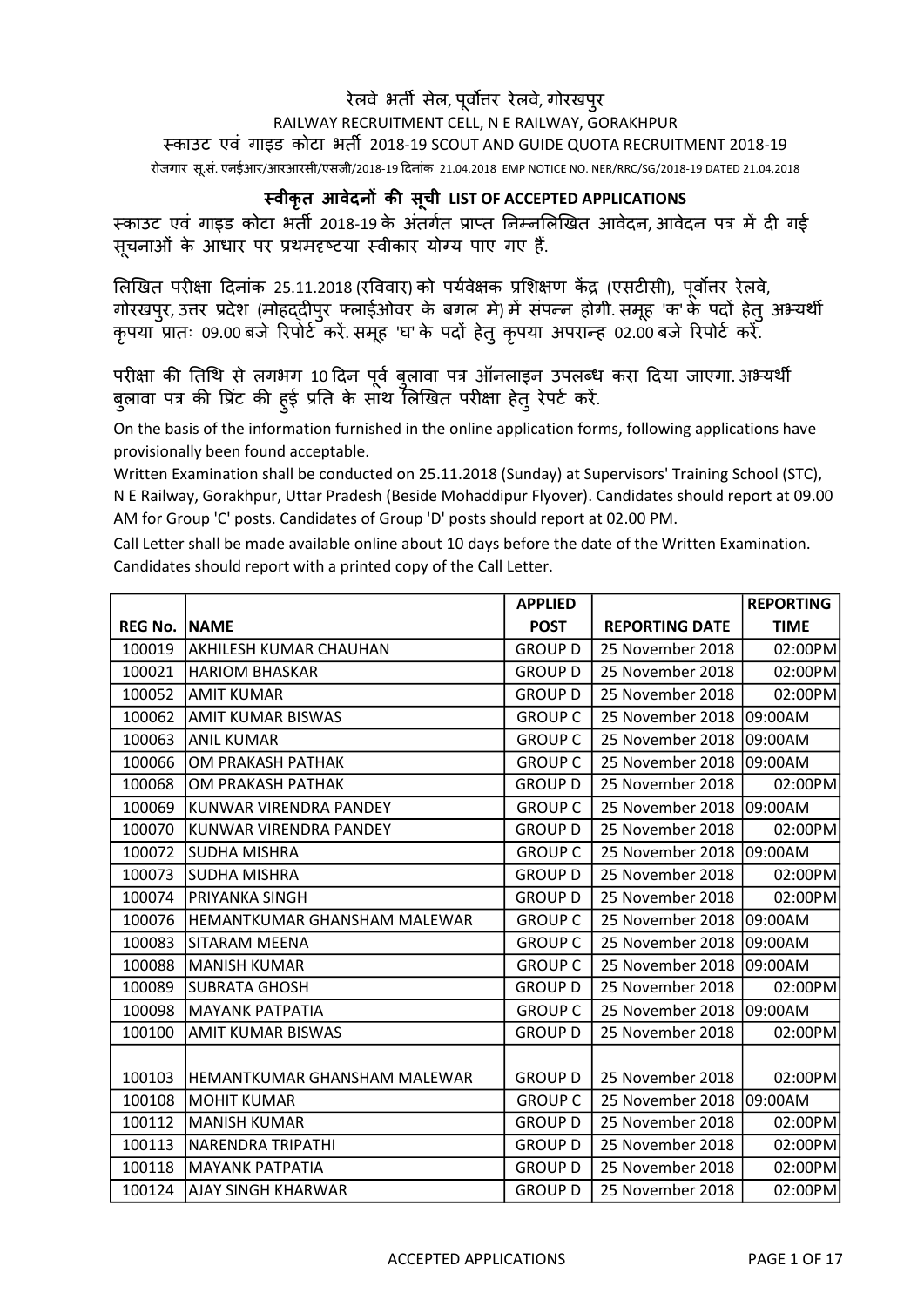|                |                          | <b>APPLIED</b> |                       | <b>REPORTING</b> |
|----------------|--------------------------|----------------|-----------------------|------------------|
| <b>REG No.</b> | <b>NAME</b>              | <b>POST</b>    | <b>REPORTING DATE</b> | <b>TIME</b>      |
| 100125         | <b>BISHWAJIT HARIJAN</b> | <b>GROUP D</b> | 25 November 2018      | 02:00PM          |
| 100129         | ARBIND KUMAR SHARMA      | <b>GROUP D</b> | 25 November 2018      | 02:00PM          |
| 100132         | <b>PRAKASH DAS</b>       | <b>GROUP C</b> | 25 November 2018      | 09:00AM          |
| 100143         | <b>KARTIK KUMAR</b>      | <b>GROUP C</b> | 25 November 2018      | 09:00AM          |
| 100144         | <b>VINEET SHAW</b>       | <b>GROUP C</b> | 25 November 2018      | 09:00AM          |
| 100145         | <b>VINEET SHAW</b>       | <b>GROUP D</b> | 25 November 2018      | 02:00PM          |
| 100147         | <b>AJIT KUMAR SAH</b>    | <b>GROUP C</b> | 25 November 2018      | 09:00AM          |
| 100148         | <b>AJIT KUMAR SAH</b>    | <b>GROUP D</b> | 25 November 2018      | 02:00PM          |
| 100149         | PRASHANT UPADHYAY        | <b>GROUP C</b> | 25 November 2018      | 09:00AM          |
| 100150         | PRASHANT UPADHYAY        | <b>GROUP D</b> | 25 November 2018      | 02:00PM          |
| 100153         | <b>BISWAJIT RAM</b>      | <b>GROUP C</b> | 25 November 2018      | 09:00AM          |
| 100156         | <b>BISWAJIT RAM</b>      | <b>GROUP D</b> | 25 November 2018      | 02:00PM          |
| 100158         | <b>SONU KUMAR RAM</b>    | <b>GROUP D</b> | 25 November 2018      | 02:00PM          |
| 100159         | DIPANJAN SARKAR          | <b>GROUP C</b> | 25 November 2018      | 09:00AM          |
| 100161         | PRATIMA VERMA            | <b>GROUP C</b> | 25 November 2018      | 09:00AM          |
| 100164         | PRATIMA VERMA            | <b>GROUP D</b> | 25 November 2018      | 02:00PM          |
| 100166         | <b>REESABH KUMAR</b>     | <b>GROUP D</b> | 25 November 2018      | 02:00PM          |
| 100169         | <b>RJ KIRAN</b>          | <b>GROUP D</b> | 25 November 2018      | 02:00PM          |
| 100178         | SANJAY KUMAR YADAV       | <b>GROUP D</b> | 25 November 2018      | 02:00PM          |
| 100179         | HIMANSHU BHARTI          | <b>GROUP C</b> | 25 November 2018      | 09:00AM          |
| 100180         | RAJNI                    | <b>GROUP D</b> | 25 November 2018      | 02:00PM          |
| 100181         | <b>SHIKHA RANA</b>       | <b>GROUP D</b> | 25 November 2018      | 02:00PM          |
| 100183         | <b>MAYANK BHOSLE</b>     | <b>GROUP C</b> | 25 November 2018      | 09:00AM          |
| 100186         | NAVNEET KANOJIYA         | <b>GROUP C</b> | 25 November 2018      | 09:00AM          |
| 100193         | <b>HIMANSHU BHARTI</b>   | <b>GROUP D</b> | 25 November 2018      | 02:00PM          |
| 100196         | RADHEYSHYAM GUPTA        | <b>GROUP C</b> | 25 November 2018      | 09:00AM          |
| 100198         | <b>BEULAH</b>            | <b>GROUP D</b> | 25 November 2018      | 02:00PM          |
| 100201         | <b>SAMPURANA NAND</b>    | <b>GROUP D</b> | 25 November 2018      | 02:00PM          |
| 100202         | SHEELAM RAO              | <b>GROUP C</b> | 25 November 2018      | 09:00AM          |
| 100203         | <b>SAMPURANA NAND</b>    | <b>GROUP C</b> | 25 November 2018      | 09:00AM          |
| 100205         | ROHIT KUMAR PASWAN       | <b>GROUP D</b> | 25 November 2018      | 02:00PM          |
| 100206         | SHEELAM RAO              | <b>GROUP D</b> | 25 November 2018      | 02:00PM          |
| 100207         | <b>ALKA RATAN</b>        | <b>GROUP C</b> | 25 November 2018      | 09:00AM          |
| 100208         | <b>ALKA RATAN</b>        | <b>GROUP D</b> | 25 November 2018      | 02:00PM          |
| 100210         | <b>SANDEEP KUMAR</b>     | <b>GROUP C</b> | 25 November 2018      | 09:00AM          |
| 100212         | SANDEEP KUMAR            | <b>GROUP D</b> | 25 November 2018      | 02:00PM          |
| 100217         | M SUJATA                 | <b>GROUP D</b> | 25 November 2018      | 02:00PM          |
| 100225         | MANISH CHANDRA UPADHYAY  | <b>GROUP C</b> | 25 November 2018      | 09:00AM          |
| 100226         | LALIT KISHORE MAHAVAR    | <b>GROUP D</b> | 25 November 2018      | 02:00PM          |
| 100228         | <b>AZAD HUSSAIN</b>      | <b>GROUP D</b> | 25 November 2018      | 02:00PM          |
| 100232         | LALIT KISHORE MAHAVAR    | <b>GROUP C</b> | 25 November 2018      | 09:00AM          |
| 100234         | <b>REESABH KUMAR</b>     | <b>GROUP C</b> | 25 November 2018      | 09:00AM          |
| 100235         | PRASHANT TIWARI          | <b>GROUP D</b> | 25 November 2018      | 02:00PM          |
| 100236         | AZAD HUSSAIN             | <b>GROUP D</b> | 25 November 2018      | 02:00PM          |
| 100237         | <b>ASHKARA</b>           | <b>GROUP C</b> | 25 November 2018      | 09:00AM          |
| 100238         | <b>AZAD HUSSAIN</b>      | <b>GROUP C</b> | 25 November 2018      | 09:00AM          |
| 100239         | <b>SONI KASHYAP</b>      | <b>GROUP C</b> | 25 November 2018      | 09:00AM          |
| 100240         | <b>ASHKARA</b>           | <b>GROUP D</b> | 25 November 2018      | 02:00PM          |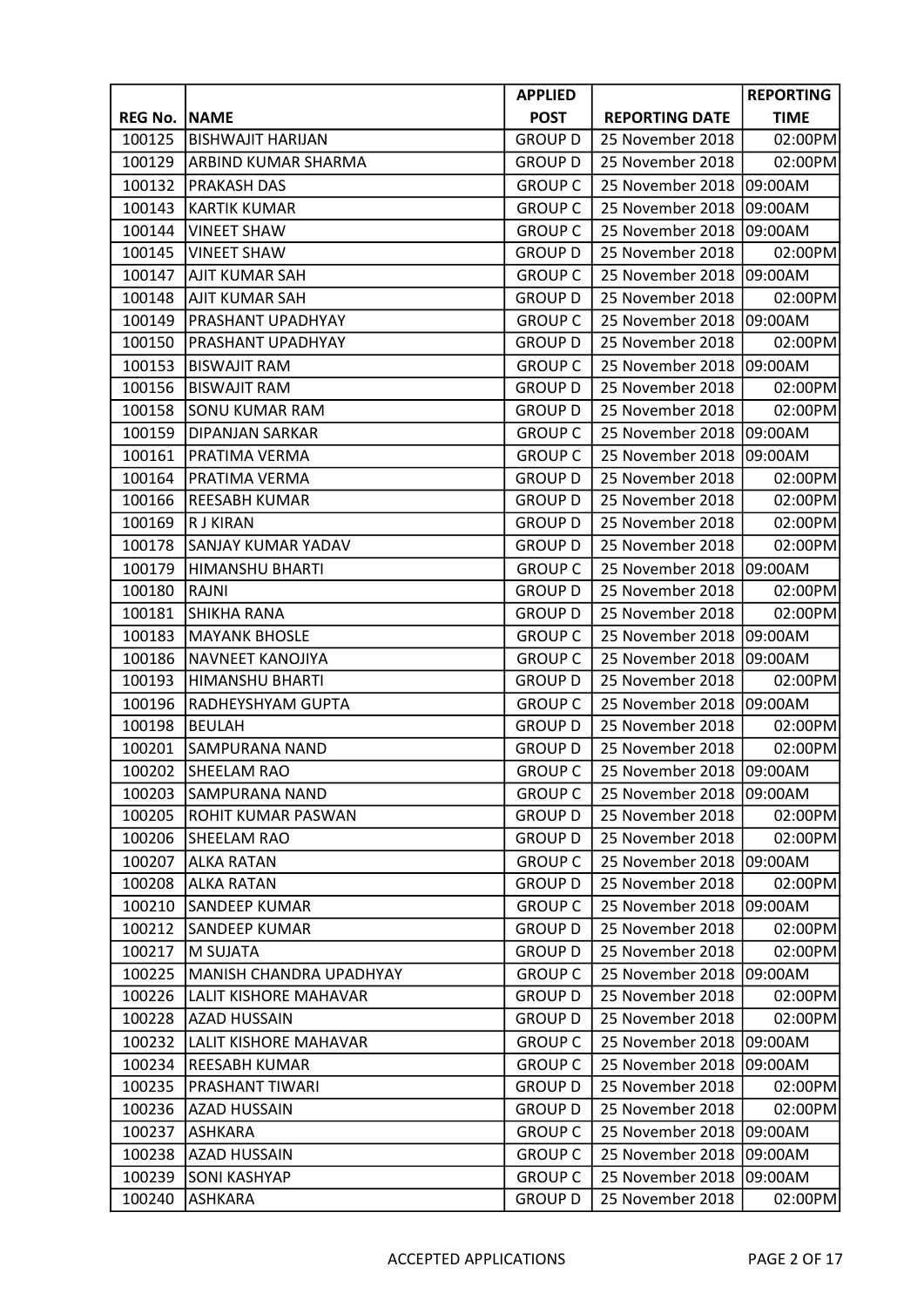|                |                             | <b>APPLIED</b> |                       | <b>REPORTING</b> |
|----------------|-----------------------------|----------------|-----------------------|------------------|
| <b>REG No.</b> | <b>NAME</b>                 | <b>POST</b>    | <b>REPORTING DATE</b> | <b>TIME</b>      |
| 100241         | <b>GAYAS AHMAD</b>          | <b>GROUP C</b> | 25 November 2018      | 09:00AM          |
| 100242         | <b>GAYAS AHMAD</b>          | <b>GROUP D</b> | 25 November 2018      | 02:00PM          |
| 100243         | <b>RUKSANA KHATUN</b>       | <b>GROUP C</b> | 25 November 2018      | 09:00AM          |
| 100245         | DIVAKAR CHAUBAY             | <b>GROUP D</b> | 25 November 2018      | 02:00PM          |
| 100246         | SITARAM MEENA               | <b>GROUP D</b> | 25 November 2018      | 02:00PM          |
| 100247         | <b>HARI SHANKAR SHAW</b>    | <b>GROUP D</b> | 25 November 2018      | 02:00PM          |
| 100250         | <b>SHREYASI SAMANTA</b>     | <b>GROUP C</b> | 25 November 2018      | 09:00AM          |
| 100251         | <b>SHREYASI SAMANTA</b>     | <b>GROUP D</b> | 25 November 2018      | 02:00PM          |
| 100253         | <b>MANISHA SHARMA</b>       | <b>GROUP C</b> | 25 November 2018      | 09:00AM          |
| 100254         | <b>SONI KASHYAP</b>         | <b>GROUP D</b> | 25 November 2018      | 02:00PM          |
| 100258         | PURNIMA SHARMA              | <b>GROUP D</b> | 25 November 2018      | 02:00PM          |
| 100261         | <b>ASHISH SRIVASTAVA</b>    | <b>GROUP C</b> | 25 November 2018      | 09:00AM          |
| 100263         | <b>AMAR SINGH</b>           | <b>GROUP D</b> | 25 November 2018      | 02:00PM          |
| 100264         | <b>RAJESH KUMAR</b>         | <b>GROUP C</b> | 25 November 2018      | 09:00AM          |
| 100265         | <b>RAJESH KUMAR</b>         | <b>GROUP D</b> | 25 November 2018      | 02:00PM          |
| 100268         | <b>MOHD SHANAWAZ</b>        | <b>GROUP C</b> | 25 November 2018      | 09:00AM          |
| 100269         | SONU                        | <b>GROUP D</b> | 25 November 2018      | 02:00PM          |
| 100273         | <b>MANINDER SINGH</b>       | <b>GROUP C</b> | 25 November 2018      | 09:00AM          |
| 100274         | <b>MANISHA SHARMA</b>       | <b>GROUP D</b> | 25 November 2018      | 02:00PM          |
| 100275         | <b>NAVNEET KANOJIYA</b>     | <b>GROUP D</b> | 25 November 2018      | 02:00PM          |
| 100279         | <b>NEETU KUMARI</b>         | <b>GROUP D</b> | 25 November 2018      | 02:00PM          |
| 100281         | <b>DEEPA SINGH</b>          | <b>GROUP C</b> | 25 November 2018      | 09:00AM          |
| 100282         | ASWANI KUMAR                | <b>GROUP C</b> | 25 November 2018      | 09:00AM          |
| 100283         | <b>NEETU KUMARI</b>         | <b>GROUP C</b> | 25 November 2018      | 09:00AM          |
| 100284         | <b>ELIYAS AHAMAD</b>        | <b>GROUP C</b> | 25 November 2018      | 09:00AM          |
| 100285         | <b>ASHWANI KUMAR</b>        | <b>GROUP D</b> | 25 November 2018      | 02:00PM          |
| 100286         | <b>ELIYAS AHAMAD</b>        | <b>GROUP D</b> | 25 November 2018      | 02:00PM          |
| 100288         | <b>ARUN KUMAR</b>           | <b>GROUP D</b> | 25 November 2018      | 02:00PM          |
| 100296         | <b>DILIP KUMAR GUPTA</b>    | <b>GROUP C</b> | 25 November 2018      | 09:00AM          |
| 100299         | <b>AJAY KUMAR</b>           | <b>GROUP D</b> | 25 November 2018      | 02:00PM          |
| 100300         | SATYAJIB ANANTA             | <b>GROUP D</b> | 25 November 2018      | 02:00PM          |
| 100306         | <b>GAURAV KUMAR KASHYAP</b> | <b>GROUP D</b> | 25 November 2018      | 02:00PM          |
| 100308         | DHEERENDRA KUMAR SHARMA     | <b>GROUP D</b> | 25 November 2018      | 02:00PM          |
| 100313         | <b>SIVOHUM</b>              | <b>GROUP D</b> | 25 November 2018      | 02:00PM          |
| 100315         | <b>RAHUL KUMAR</b>          | <b>GROUP C</b> | 25 November 2018      | 09:00AM          |
| 100316         | RAHUL KUMAR                 | <b>GROUP D</b> | 25 November 2018      | 02:00PM          |
| 100317         | <b>SIVOHUM</b>              | <b>GROUP C</b> | 25 November 2018      | 09:00AM          |
| 100318         | PANKAJ KUMAR                | <b>GROUP C</b> | 25 November 2018      | 09:00AM          |
| 100319         | PRITISHA ADHIKARY           | <b>GROUP C</b> | 25 November 2018      | 09:00AM          |
| 100320         | PRITISHA ADHIKARY           | <b>GROUP D</b> | 25 November 2018      | 02:00PM          |
| 100322         | <b>JASMIT SINGH</b>         | <b>GROUP C</b> | 25 November 2018      | 09:00AM          |
| 100324         | <b>JAYAPAL</b>              | <b>GROUP D</b> | 25 November 2018      | 02:00PM          |
| 100327         | MOHIT KUMAR SINGH           | <b>GROUP D</b> | 25 November 2018      | 02:00PM          |
| 100330         | PANKAJ KUNAR                | <b>GROUP D</b> | 25 November 2018      | 02:00PM          |
| 100331         | <b>VINOD KUMAR</b>          | <b>GROUP C</b> | 25 November 2018      | 09:00AM          |
| 100332         | RAJ NAHAR                   | <b>GROUP C</b> | 25 November 2018      | 09:00AM          |
| 100333         | AFREEN HUSSAIN              | <b>GROUP D</b> | 25 November 2018      | 02:00PM          |
| 100334         | <b>SUNNY SINGH</b>          | <b>GROUP C</b> | 25 November 2018      | 09:00AM          |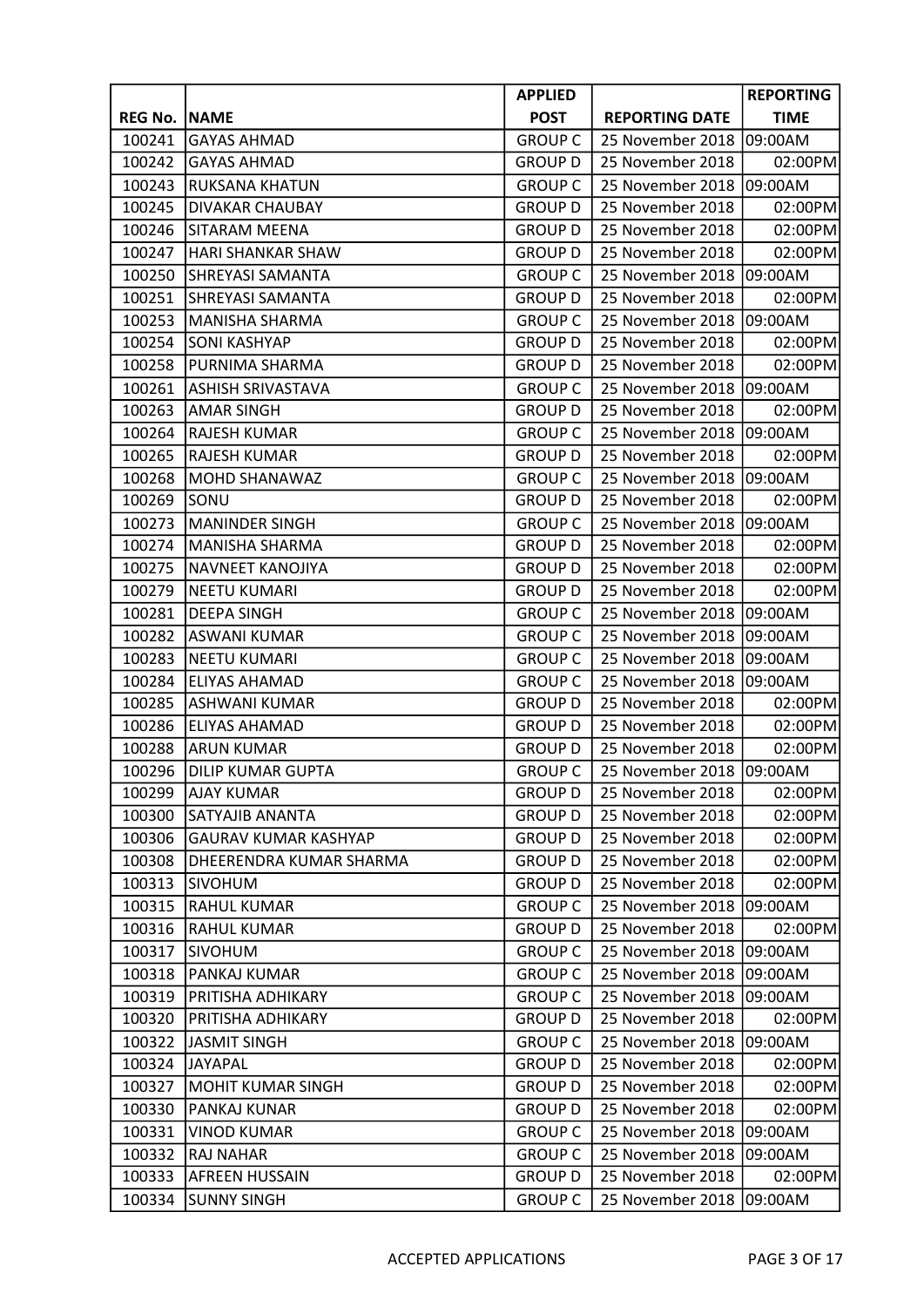|                |                             | <b>APPLIED</b> |                       | <b>REPORTING</b> |
|----------------|-----------------------------|----------------|-----------------------|------------------|
| <b>REG No.</b> | <b>NAME</b>                 | <b>POST</b>    | <b>REPORTING DATE</b> | <b>TIME</b>      |
| 100335         | RAJUL ABHISHEK              | <b>GROUP C</b> | 25 November 2018      | 09:00AM          |
| 100336         | RAJUL ABHISHEK              | <b>GROUP D</b> | 25 November 2018      | 02:00PM          |
| 100342         | <b>ANKIT KUMAR SHARMA</b>   | <b>GROUP C</b> | 25 November 2018      | 09:00AM          |
| 100343         | <b>BIKASH PRASAD</b>        | <b>GROUP D</b> | 25 November 2018      | 02:00PM          |
| 100345         | <b>JAYA PAL</b>             | <b>GROUP D</b> | 25 November 2018      | 02:00PM          |
| 100346         | <b>VIJAY KUMAR</b>          | <b>GROUP C</b> | 25 November 2018      | 09:00AM          |
| 100348         | <b>VIJAY KUMAR</b>          | <b>GROUP D</b> | 25 November 2018      | 02:00PM          |
| 100351         | <b>NEHA MEENA</b>           | <b>GROUP D</b> | 25 November 2018      | 02:00PM          |
| 100352         | <b>SUCHARITA DEY</b>        | <b>GROUP C</b> | 25 November 2018      | 09:00AM          |
| 100356         | <b>SUDARSHAN SHARMA</b>     | <b>GROUP C</b> | 25 November 2018      | 09:00AM          |
| 100358         | <b>RAJ NAHAR</b>            | <b>GROUP D</b> | 25 November 2018      | 02:00PM          |
| 100359         | <b>SUBHAM BISWAS</b>        | <b>GROUP C</b> | 25 November 2018      | 09:00AM          |
| 100360         | <b>PRASUN SARKAR</b>        | <b>GROUP D</b> | 25 November 2018      | 02:00PM          |
| 100361         | <b>ANKUR KUMAR SHARMA</b>   | <b>GROUP D</b> | 25 November 2018      | 02:00PM          |
| 100367         | SUSMITA BAGDI               | <b>GROUP C</b> | 25 November 2018      | 09:00AM          |
| 100370         | <b>SUSMITA BAGDI</b>        | <b>GROUP D</b> | 25 November 2018      | 02:00PM          |
| 100371         | PRIYANKA SINGH              | <b>GROUP C</b> | 25 November 2018      | 09:00AM          |
| 100372         | <b>ATUL SHARMA</b>          | <b>GROUP D</b> | 25 November 2018      | 02:00PM          |
| 100376         | <b>PREETI VERMA</b>         | <b>GROUP D</b> | 25 November 2018      | 02:00PM          |
| 100377         | AISHI DUTTA                 | <b>GROUP D</b> | 25 November 2018      | 02:00PM          |
| 100378         | RITU SAXENA                 | <b>GROUP C</b> | 25 November 2018      | 09:00AM          |
| 100379         | SHITAL CHITRANSHI           | <b>GROUP C</b> | 25 November 2018      | 09:00AM          |
| 100380         | RACHNA SINGH                | <b>GROUP D</b> | 25 November 2018      | 02:00PM          |
| 100381         | <b>AISHI DUTTA</b>          | <b>GROUP C</b> | 25 November 2018      | 09:00AM          |
| 100382         | <b>CHHBITA NABIYAL</b>      | <b>GROUP D</b> | 25 November 2018      | 02:00PM          |
| 100383         | RITU SAXENA                 | <b>GROUP D</b> | 25 November 2018      | 02:00PM          |
| 100384         | <b>SHITAL CHITRANSHI</b>    | <b>GROUP D</b> | 25 November 2018      | 02:00PM          |
| 100385         | <b>ANIL KUMAR</b>           | <b>GROUP D</b> | 25 November 2018      | 02:00PM          |
| 100387         | <b>MAHIPAL SINGH</b>        | <b>GROUP D</b> | 25 November 2018      | 02:00PM          |
| 100391         | <b>JESMINA KHATUN</b>       | <b>GROUP D</b> | 25 November 2018      | 02:00PM          |
| 100399         | <b>PUJA NAYAK</b>           | <b>GROUP C</b> | 25 November 2018      | 09:00AM          |
| 100402         | <b>RACHNA SINGH</b>         | <b>GROUP C</b> | 25 November 2018      | 09:00AM          |
| 100403         | <b>T MANJU</b>              | <b>GROUP D</b> | 25 November 2018      | 02:00PM          |
| 100404         | <b>PUJA NAYAK</b>           | <b>GROUP D</b> | 25 November 2018      | 02:00PM          |
| 100406         | <b>T MANJU</b>              | <b>GROUP C</b> | 25 November 2018      | 09:00AM          |
| 100410         | <b>SANKAR CHOWDHURY</b>     | <b>GROUP C</b> | 25 November 2018      | 09:00AM          |
| 100411         | <b>KRISHNA KUMAR THAKUR</b> | <b>GROUP D</b> | 25 November 2018      | 02:00PM          |
| 100412         | <b>SANKAR CHOWDHURY</b>     | <b>GROUP D</b> | 25 November 2018      | 02:00PM          |
| 100415         | <b>JYOTI SINGH</b>          | <b>GROUP D</b> | 25 November 2018      | 02:00PM          |
| 100417         | RIMPA BISWAS                | <b>GROUP C</b> | 25 November 2018      | 09:00AM          |
| 100418         | <b>JYOTI SINGH</b>          | <b>GROUP C</b> | 25 November 2018      | 09:00AM          |
| 100421         | RIMPA BISWAS                | <b>GROUP D</b> | 25 November 2018      | 02:00PM          |
| 100423         | <b>SURYAKANT BALKHANDE</b>  | <b>GROUP C</b> | 25 November 2018      | 09:00AM          |
| 100424         | <b>SURYAKANT BALKHANDE</b>  | <b>GROUP D</b> | 25 November 2018      | 02:00PM          |
| 100425         | <b>SWAGATIKA PATRA</b>      | <b>GROUP C</b> | 25 November 2018      | 09:00AM          |
| 100426         | <b>SWAGATIKA PATRA</b>      | <b>GROUP D</b> | 25 November 2018      | 02:00PM          |
| 100427         | TEJASWANI MISHRA            | <b>GROUP C</b> | 25 November 2018      | 09:00AM          |
| 100428         | KAUSHIK SAMADDAR            | <b>GROUP C</b> | 25 November 2018      | 09:00AM          |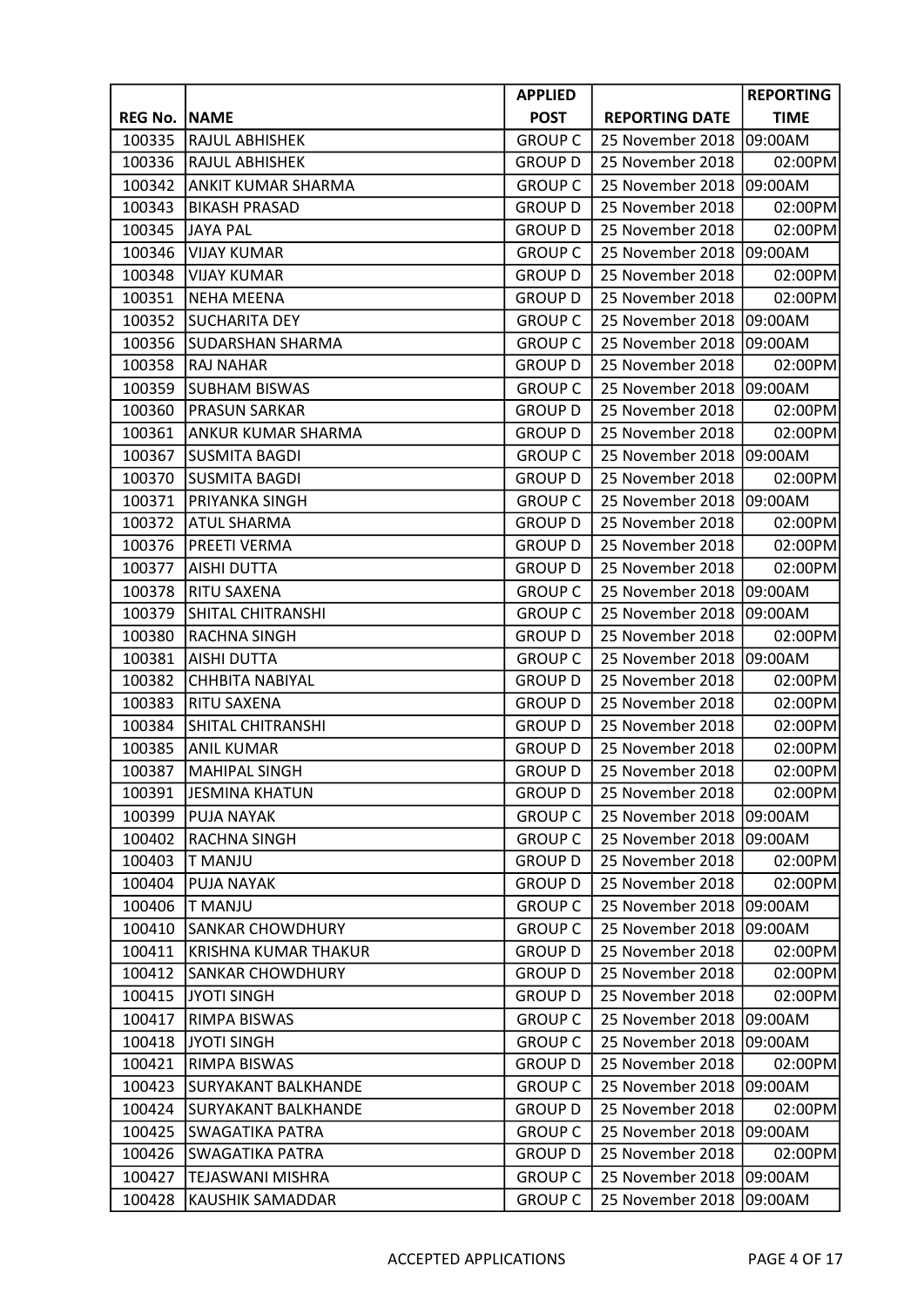|                |                             | <b>APPLIED</b> |                       | <b>REPORTING</b> |
|----------------|-----------------------------|----------------|-----------------------|------------------|
| <b>REG No.</b> | <b>NAME</b>                 | <b>POST</b>    | <b>REPORTING DATE</b> | <b>TIME</b>      |
| 100430         | <b>TEJASWANI MISHRA</b>     | <b>GROUP D</b> | 25 November 2018      | 02:00PM          |
| 100432         | <b>ABHINABA SARKAR</b>      | <b>GROUP D</b> | 25 November 2018      | 02:00PM          |
| 100434         | <b>ABHISHEK SHAW</b>        | <b>GROUP D</b> | 25 November 2018      | 02:00PM          |
| 100435         | <b>SOUVIK SAMADDAR</b>      | <b>GROUP D</b> | 25 November 2018      | 02:00PM          |
| 100436         | RAJANISH KUMAR MISHRA       | <b>GROUP C</b> | 25 November 2018      | 09:00AM          |
| 100437         | <b>ABHISHEK SHAW</b>        | <b>GROUP C</b> | 25 November 2018      | 09:00AM          |
| 100438         | <b>DIPTAJIT MAJUMDER</b>    | <b>GROUP C</b> | 25 November 2018      | 09:00AM          |
| 100440         | <b>ANKITA CHATTERJEE</b>    | <b>GROUP D</b> | 25 November 2018      | 02:00PM          |
| 100441         | DIPTAJIT MAJUMDER           | <b>GROUP D</b> | 25 November 2018      | 02:00PM          |
| 100443         | <b>PREETI VERMA</b>         | <b>GROUP C</b> | 25 November 2018      | 09:00AM          |
| 100448         | <b>HARIOM BHASKAR</b>       | <b>GROUP C</b> | 25 November 2018      | 09:00AM          |
| 100450         | DEVANSHU                    | <b>GROUP C</b> | 25 November 2018      | 09:00AM          |
| 100452         | P ANASUYA                   | <b>GROUP C</b> | 25 November 2018      | 09:00AM          |
| 100453         | <b>VIMAL KUMAR SAXENA</b>   | <b>GROUP C</b> | 25 November 2018      | 09:00AM          |
| 100455         | <b>IMAMUDDIN</b>            | <b>GROUP C</b> | 25 November 2018      | 09:00AM          |
| 100456         | <b>SURAJ GUPTA</b>          | <b>GROUP C</b> | 25 November 2018      | 09:00AM          |
| 100457         | <b>IMAMUDDIN</b>            | <b>GROUP D</b> | 25 November 2018      | 02:00PM          |
| 100458         | <b>SURAJ GUPTA</b>          | <b>GROUP D</b> | 25 November 2018      | 02:00PM          |
| 100460         | <b>NIDHI</b>                | <b>GROUP C</b> | 25 November 2018      | 09:00AM          |
| 100463         | <b>RUPANJALY DEY SARKAR</b> | <b>GROUP C</b> | 25 November 2018      | 09:00AM          |
| 100464         | <b>AVINASH RAI</b>          | <b>GROUP D</b> | 25 November 2018      | 02:00PM          |
| 100465         | <b>HEMANT MAURYA</b>        | <b>GROUP D</b> | 25 November 2018      | 02:00PM          |
| 100466         | RUPANJALY DEY SARKAR        | <b>GROUP D</b> | 25 November 2018      | 02:00PM          |
| 100467         | P ANASUYA                   | <b>GROUP D</b> | 25 November 2018      | 02:00PM          |
| 100473         | <b>ASIM BANERJEE</b>        | <b>GROUP D</b> | 25 November 2018      | 02:00PM          |
| 100475         | <b>RAJUSL</b>               | <b>GROUP D</b> | 25 November 2018      | 02:00PM          |
| 100476         | <b>AVINASH RAI</b>          | <b>GROUP C</b> | 25 November 2018      | 09:00AM          |
| 100477         | RAJANISH KUMAR MISHRA       | <b>GROUP D</b> | 25 November 2018      | 02:00PM          |
| 100478         | <b>TARUN KUMAR</b>          | <b>GROUP D</b> | 25 November 2018      | 02:00PM          |
| 100479         | <b>ANKITA SHARMA</b>        | <b>GROUP C</b> | 25 November 2018      | 09:00AM          |
| 100481         | <b>ANKITA SHARMA</b>        | <b>GROUP D</b> | 25 November 2018      | 02:00PM          |
| 100482         | <b>BHUPENDRA KUMAR</b>      | <b>GROUP C</b> | 25 November 2018      | 09:00AM          |
| 100483         | <b>SHIVALIKA SINGH</b>      | <b>GROUP C</b> | 25 November 2018      | 09:00AM          |
| 100484         | <b>BHUPENDRA KUMAR</b>      | <b>GROUP D</b> | 25 November 2018      | 02:00PM          |
| 100487         | <b>SHUBHAM SURESH BHURE</b> | <b>GROUP D</b> | 25 November 2018      | 02:00PM          |
| 100489         | <b>ALKA TIWARI</b>          | <b>GROUP C</b> | 25 November 2018      | 09:00AM          |
| 100491         | M PRAKASH SINGH YADAV       | <b>GROUP C</b> | 25 November 2018      | 09:00AM          |
| 100492         | <b>DEEPAK KUMAR</b>         | <b>GROUP D</b> | 25 November 2018      | 02:00PM          |
| 100493         | RAJESH KUMAR CHHOTARAY      | <b>GROUP C</b> | 25 November 2018      | 09:00AM          |
| 100494         | <b>JOY MONDAL</b>           | <b>GROUP C</b> | 25 November 2018      | 09:00AM          |
| 100496         | ANIRUDDHA SARKAR            | <b>GROUP D</b> | 25 November 2018      | 02:00PM          |
| 100501         | <b>HRITTIKA BANERJEE</b>    | <b>GROUP D</b> | 25 November 2018      | 02:00PM          |
| 100502         | VIMAL KUMAR SAXENA          | <b>GROUP D</b> | 25 November 2018      | 02:00PM          |
| 100505         | RANA PRATAP SINGH           | <b>GROUP C</b> | 25 November 2018      | 09:00AM          |
| 100506         | <b>NIKITA SAHU</b>          | <b>GROUP C</b> | 25 November 2018      | 09:00AM          |
| 100507         | RAJESH KUMAR CHHOTARAY      | <b>GROUP D</b> | 25 November 2018      | 02:00PM          |
| 100508         | <b>ROHIT SAHU</b>           | <b>GROUP C</b> | 25 November 2018      | 09:00AM          |
| 100509         | <b>NIKITA SAHU</b>          | <b>GROUP D</b> | 25 November 2018      | 02:00PM          |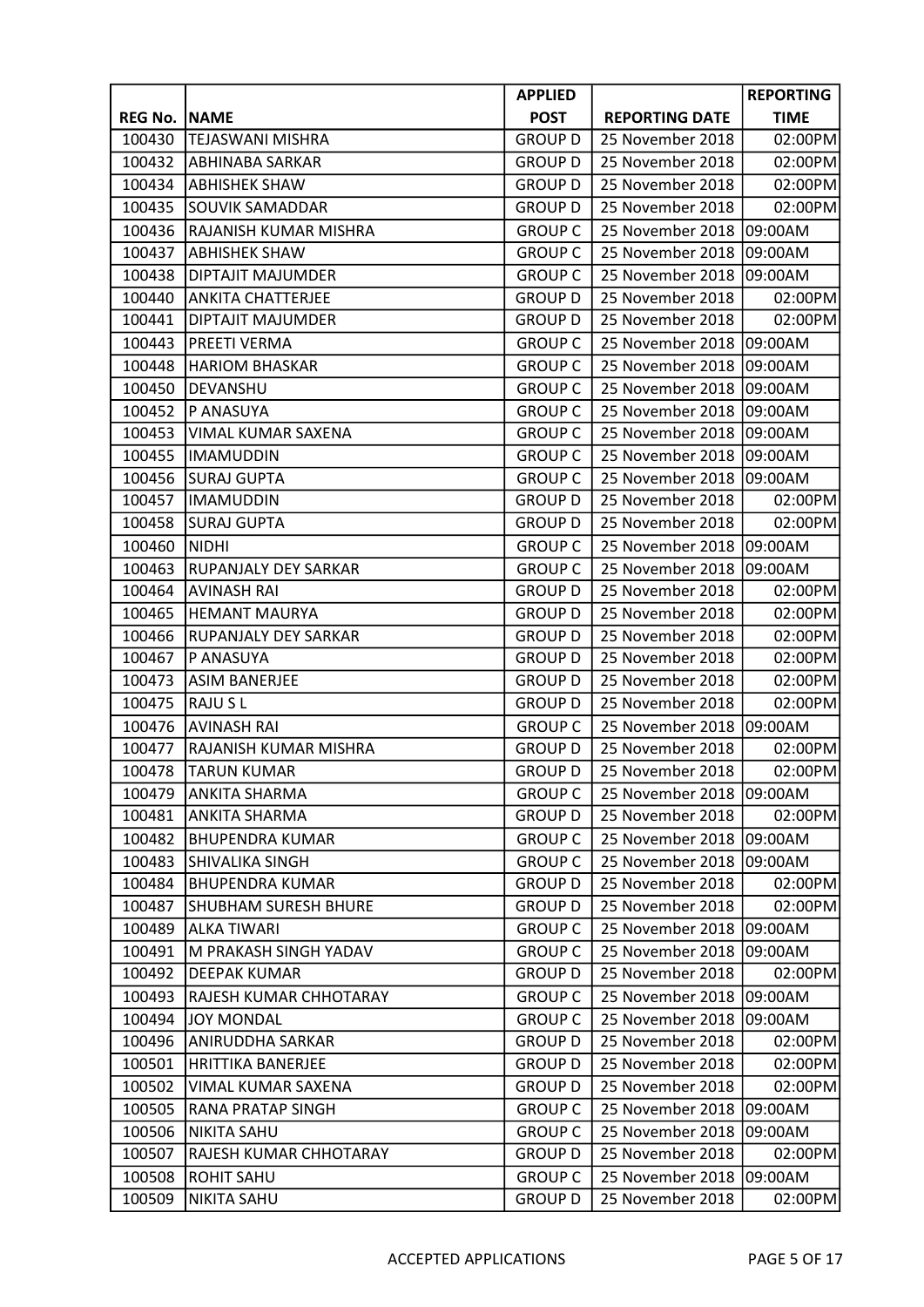|                |                               | <b>APPLIED</b> |                       | <b>REPORTING</b> |
|----------------|-------------------------------|----------------|-----------------------|------------------|
| <b>REG No.</b> | <b>NAME</b>                   | <b>POST</b>    | <b>REPORTING DATE</b> | <b>TIME</b>      |
| 100510         | PRAMOD KUMAR                  | <b>GROUP C</b> | 25 November 2018      | 09:00AM          |
| 100511         | <b>SARVESH BHARTI</b>         | <b>GROUP C</b> | 25 November 2018      | 09:00AM          |
| 100512         | <b>ROHIT SAHU</b>             | <b>GROUP D</b> | 25 November 2018      | 02:00PM          |
| 100513         | PRAMOD KUMAR                  | <b>GROUP D</b> | 25 November 2018      | 02:00PM          |
| 100516         | SARVESH BHARTI                | <b>GROUP D</b> | 25 November 2018      | 02:00PM          |
| 100517         | <b>AMAN SHARMA</b>            | <b>GROUP C</b> | 25 November 2018      | 09:00AM          |
| 100518         | <b>MANISH RAWANI</b>          | <b>GROUP C</b> | 25 November 2018      | 09:00AM          |
| 100519         | <b>AMAN SHARMA</b>            | <b>GROUP D</b> | 25 November 2018      | 02:00PM          |
| 100520         | <b>MANISH RAWANI</b>          | <b>GROUP D</b> | 25 November 2018      | 02:00PM          |
| 100521         | <b>NIDHI</b>                  | <b>GROUP D</b> | 25 November 2018      | 02:00PM          |
| 100522         | KAMALA PRASAD PATEL           | <b>GROUP D</b> | 25 November 2018      | 02:00PM          |
| 100524         | POONAM PAL                    | <b>GROUP D</b> | 25 November 2018      | 02:00PM          |
| 100525         | <b>KAMALA PRASAD PATEL</b>    | <b>GROUP C</b> | 25 November 2018      | 09:00AM          |
| 100527         | <b>JOY MONDAL</b>             | <b>GROUP D</b> | 25 November 2018      | 02:00PM          |
| 100529         | <b>SUCHARITA DEY</b>          | <b>GROUP D</b> | 25 November 2018      | 02:00PM          |
| 100530         | <b>ARATI SARDER</b>           | <b>GROUP D</b> | 25 November 2018      | 02:00PM          |
| 100531         | PANKAJ KUMAR MONDAL           | <b>GROUP D</b> | 25 November 2018      | 02:00PM          |
| 100532         | <b>ANJALI KUMARI</b>          | <b>GROUP D</b> | 25 November 2018      | 02:00PM          |
| 100534         | OM PRAKASH SINGH YADAV        | <b>GROUP C</b> | 25 November 2018      | 09:00AM          |
| 100535         | PANKAJ GOPE                   | <b>GROUP C</b> | 25 November 2018      | 09:00AM          |
| 100536         | PANKAJ GOPE                   | <b>GROUP D</b> | 25 November 2018      | 02:00PM          |
| 100537         | RAKESH KUMAR MANDAL           | <b>GROUP C</b> | 25 November 2018      | 09:00AM          |
| 100538         | <b>ARUN KUMAR</b>             | <b>GROUP C</b> | 25 November 2018      | 09:00AM          |
| 100539         | RAKESH KUMAR MANDAL           | <b>GROUP D</b> | 25 November 2018      | 02:00PM          |
| 100540         | <b>SANJAY KISHOR SONBARSE</b> | <b>GROUP D</b> | 25 November 2018      | 02:00PM          |
| 100541         | VINOD KUMAR KANNOJIA          | <b>GROUP D</b> | 25 November 2018      | 02:00PM          |
| 100542         | <b>SRIJITA PAUL</b>           | <b>GROUP C</b> | 25 November 2018      | 09:00AM          |
| 100543         | <b>GUNJA SONI</b>             | <b>GROUP D</b> | 25 November 2018      | 02:00PM          |
| 100544         | <b>IRITI KUMARI JAISWARA</b>  | <b>GROUP C</b> | 25 November 2018      | 09:00AM          |
| 100546         | <b>SONI SAXENA</b>            | <b>GROUP C</b> | 25 November 2018      | 09:00AM          |
| 100548         | DEVANSHU                      | <b>GROUP D</b> | 25 November 2018      | 02:00PM          |
| 100549         | <b>NEERAJ KUMAR</b>           | <b>GROUP D</b> | 25 November 2018      | 02:00PM          |
| 100550         | SHARMA SANGITA                | <b>GROUP D</b> | 25 November 2018      | 02:00PM          |
| 100551         | RAJNI                         | <b>GROUP C</b> | 25 November 2018      | 09:00AM          |
| 100552         | <b>SONI SAXENA</b>            | <b>GROUP D</b> | 25 November 2018      | 02:00PM          |
| 100553         | PRADEEP PRALAHAD MALKAM       | <b>GROUP D</b> | 25 November 2018      | 02:00PM          |
| 100555         | <b>SHYAM SUNDER</b>           | <b>GROUP C</b> | 25 November 2018      | 09:00AM          |
| 100556         | RANA PRATAP SINGH             | <b>GROUP D</b> | 25 November 2018      | 02:00PM          |
| 100557         | <b>MAHESH KUMAR</b>           | <b>GROUP C</b> | 25 November 2018      | 09:00AM          |
| 100559         | ANKIT KUMAR SHARMA            | <b>GROUP D</b> | 25 November 2018      | 02:00PM          |
| 100560         | SATYENDRA KUMAR SHARMA        | <b>GROUP D</b> | 25 November 2018      | 02:00PM          |
| 100561         | <b>NEHA SINGH</b>             | <b>GROUP C</b> | 25 November 2018      | 09:00AM          |
| 100562         | <b>NEHA SINGH</b>             | <b>GROUP D</b> | 25 November 2018      | 02:00PM          |
| 100563         | ARCHANA YADAV                 | <b>GROUP C</b> | 25 November 2018      | 09:00AM          |
| 100564         | <b>HARI BACHAN ROUTH</b>      | <b>GROUP D</b> | 25 November 2018      | 02:00PM          |
| 100565         | <b>MAHESH KUMAR</b>           | <b>GROUP D</b> | 25 November 2018      | 02:00PM          |
| 100566         | <b>HARI BACHAN ROUTH</b>      | <b>GROUP C</b> | 25 November 2018      | 09:00AM          |
| 100567         | YOGITA SAHU                   | <b>GROUP D</b> | 25 November 2018      | 02:00PM          |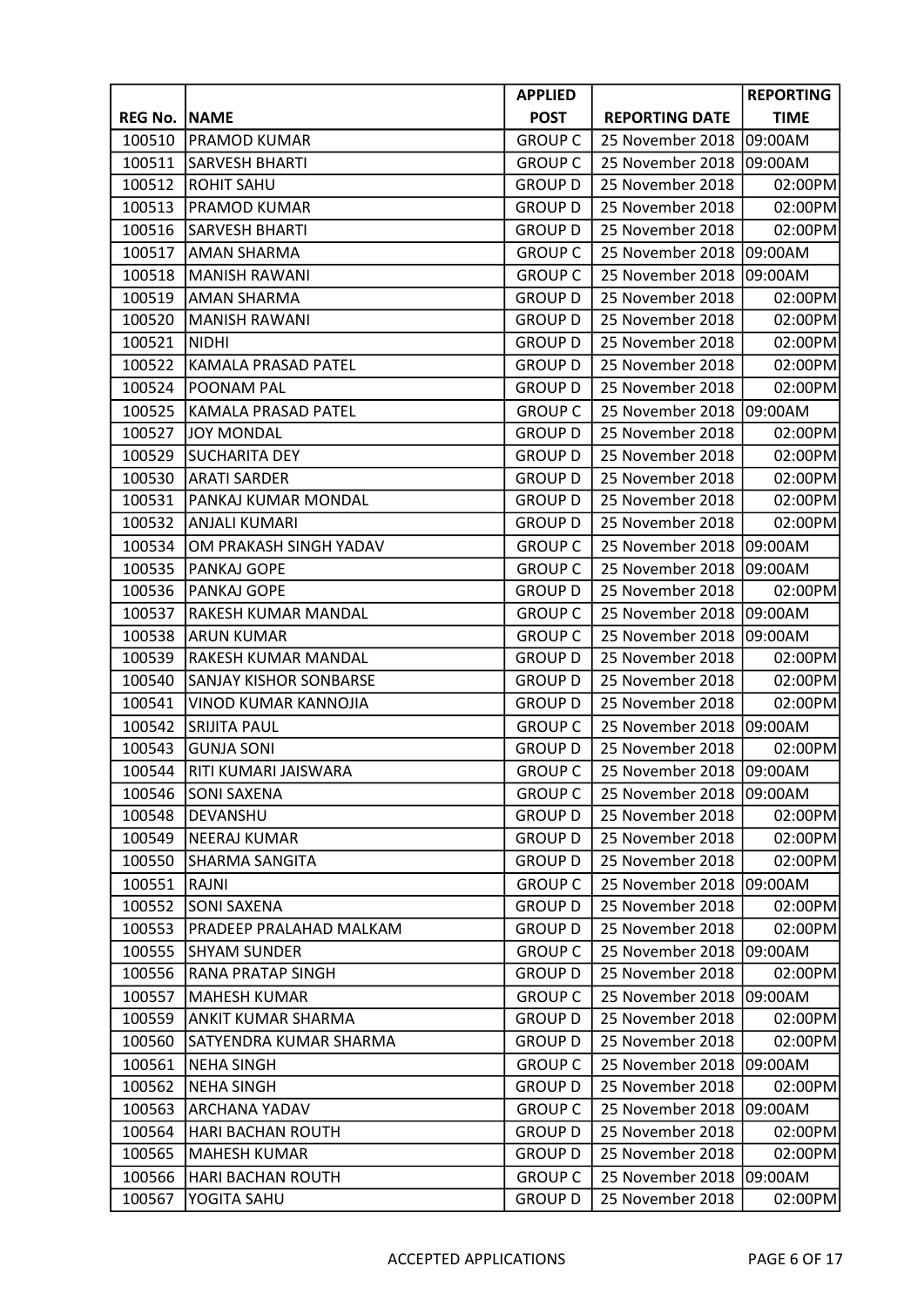|                |                               | <b>APPLIED</b> |                       | <b>REPORTING</b> |
|----------------|-------------------------------|----------------|-----------------------|------------------|
| <b>REG No.</b> | <b>NAME</b>                   | <b>POST</b>    | <b>REPORTING DATE</b> | <b>TIME</b>      |
| 100568         | <b>PRADIP KUMAR GOUR</b>      | <b>GROUP C</b> | 25 November 2018      | 09:00AM          |
| 100569         | YOGITA SAHU                   | <b>GROUP C</b> | 25 November 2018      | 09:00AM          |
| 100570         | <b>KAMOLIKA SAHA ROY</b>      | <b>GROUP C</b> | 25 November 2018      | 09:00AM          |
| 100571         | PRIYANKA KUMARI MEGHWAL       | <b>GROUP C</b> | 25 November 2018      | 09:00AM          |
| 100572         | SNIGDHA DOLAI                 | <b>GROUP C</b> | 25 November 2018      | 09:00AM          |
| 100573         | <b>BABLU KUMAR SINGH</b>      | <b>GROUP C</b> | 25 November 2018      | 09:00AM          |
| 100575         | PRIYANKA KUMARI MEGHWAL       | <b>GROUP D</b> | 25 November 2018      | 02:00PM          |
| 100576         | PRASUN BHAKTA                 | <b>GROUP D</b> | 25 November 2018      | 02:00PM          |
| 100577         | <b>BABLU KUMAR SINGH</b>      | <b>GROUP D</b> | 25 November 2018      | 02:00PM          |
| 100578         | <b>KAMOLIKA SAHA ROY</b>      | <b>GROUP D</b> | 25 November 2018      | 02:00PM          |
| 100579         | PRADIP KUMAR GOUR             | <b>GROUP D</b> | 25 November 2018      | 02:00PM          |
| 100580         | SNIGDHA DOLAI                 | <b>GROUP D</b> | 25 November 2018      | 02:00PM          |
| 100583         | SINDHI AMINUDDIN PIRMOHAMMED  | <b>GROUP C</b> | 25 November 2018      | 09:00AM          |
| 100584         | <b>PANKAJ</b>                 | <b>GROUP C</b> | 25 November 2018      | 09:00AM          |
| 100585         | <b>SRIJITA PAUL</b>           | <b>GROUP D</b> | 25 November 2018      | 02:00PM          |
| 100586         | <b>VINOD KUMAR</b>            | <b>GROUP D</b> | 25 November 2018      | 02:00PM          |
| 100587         | <b>VIJAY PODDAR</b>           | <b>GROUP D</b> | 25 November 2018      | 02:00PM          |
| 100588         | <b>ARUN KUMAR</b>             | <b>GROUP D</b> | 25 November 2018      | 02:00PM          |
| 100592         | <b>GAURAV KUMAR KASHYAP</b>   | <b>GROUP C</b> | 25 November 2018      | 09:00AM          |
| 100595         | <b>DEEPAK</b>                 | <b>GROUP D</b> | 25 November 2018      | 02:00PM          |
| 100596         | CHHBITA NABIYAL               | <b>GROUP C</b> | 25 November 2018      | 09:00AM          |
| 100600         | <b>KIRAN KUMARI</b>           | <b>GROUP D</b> | 25 November 2018      | 02:00PM          |
| 100601         | <b>AVIJIT SIL</b>             | <b>GROUP D</b> | 25 November 2018      | 02:00PM          |
| 100602         | PRIYA PURWAR                  | <b>GROUP C</b> | 25 November 2018      | 09:00AM          |
| 100603         | <b>HEMANT PACHAURI</b>        | <b>GROUP C</b> | 25 November 2018      | 09:00AM          |
| 100604         | PRIYA PURWAR                  | <b>GROUP D</b> | 25 November 2018      | 02:00PM          |
| 100605         | OM PRAKASH SINGH              | <b>GROUP C</b> | 25 November 2018      | 09:00AM          |
| 100607         | <b>GAURAV SHARMA</b>          | <b>GROUP D</b> | 25 November 2018      | 02:00PM          |
| 100608         | <b>ANIL KUMAR SHARMA</b>      | <b>GROUP D</b> | 25 November 2018      | 02:00PM          |
| 100611         | <b>PRIYANKA SAHOO</b>         | <b>GROUP C</b> | 25 November 2018      | 09:00AM          |
| 100614         | RAVINDER KUMAR                | <b>GROUP D</b> | 25 November 2018      | 02:00PM          |
| 100615         | <b>AJAY PUROHIT</b>           | <b>GROUP D</b> | 25 November 2018      | 02:00PM          |
| 100617         | PARWINDER SINGH               | <b>GROUP C</b> | 25 November 2018      | 09:00AM          |
| 100618         | <b>SUBHANKAR SIL</b>          | <b>GROUP C</b> | 25 November 2018      | 09:00AM          |
| 100619         | <b>HARINDER PAL</b>           | <b>GROUP D</b> | 25 November 2018      | 02:00PM          |
| 100620         | PARWINDER SINGH               | <b>GROUP D</b> | 25 November 2018      | 02:00PM          |
| 100622         | RITI KUMARI JAISWARA          | <b>GROUP C</b> | 25 November 2018      | 09:00AM          |
| 100624         | ARBIND KUMAR SHANKAR          | <b>GROUP D</b> | 25 November 2018      | 02:00PM          |
| 100626         | <b>SASHI SHRIVASTAVA</b>      | <b>GROUP D</b> | 25 November 2018      | 02:00PM          |
| 100628         | NADEEM AHAMAD                 | <b>GROUP D</b> | 25 November 2018      | 02:00PM          |
| 100629         | ARBIND KUMAR SHANKAR          | <b>GROUP C</b> | 25 November 2018      | 09:00AM          |
| 100630         | RASHIKA SINGH                 | <b>GROUP C</b> | 25 November 2018      | 09:00AM          |
| 100631         | <b>SHYAM SUNDER</b>           | <b>GROUP D</b> | 25 November 2018      | 02:00PM          |
| 100632         | <b>ANLI KUMAR</b>             | <b>GROUP D</b> | 25 November 2018      | 02:00PM          |
| 100633         | <b>DINESH PUROHIT</b>         | <b>GROUP D</b> | 25 November 2018      | 02:00PM          |
| 100634         | <b>SHASHANK BAIJU BAGHELE</b> | <b>GROUP D</b> | 25 November 2018      | 02:00PM          |
| 100636         | <b>ROHAN PATEL</b>            | <b>GROUP D</b> | 25 November 2018      | 02:00PM          |
| 100639         | RAHUL RAWANI                  | <b>GROUP D</b> | 25 November 2018      | 02:00PM          |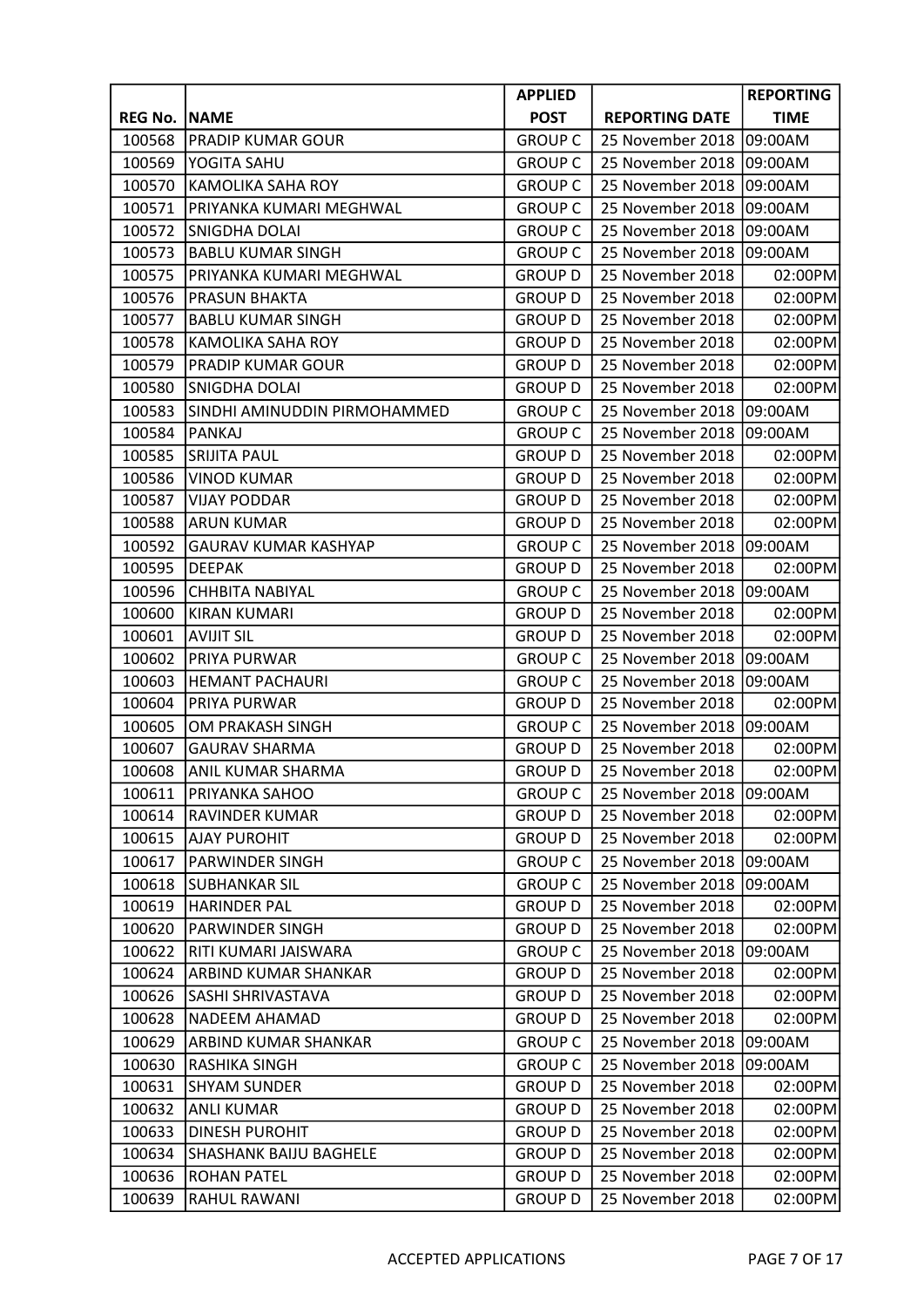|                |                               | <b>APPLIED</b> |                       | <b>REPORTING</b> |
|----------------|-------------------------------|----------------|-----------------------|------------------|
| <b>REG No.</b> | <b>NAME</b>                   | <b>POST</b>    | <b>REPORTING DATE</b> | <b>TIME</b>      |
| 100640         | <b>SUNNY</b>                  | <b>GROUP D</b> | 25 November 2018      | 02:00PM          |
| 100642         | <b>SANOJ KUMAR</b>            | <b>GROUP D</b> | 25 November 2018      | 02:00PM          |
| 100643         | <b>DIPANAJAN BARUA</b>        | <b>GROUP D</b> | 25 November 2018      | 02:00PM          |
| 100644         | <b>ADITYA KASHYAP</b>         | <b>GROUP D</b> | 25 November 2018      | 02:00PM          |
| 100646         | <b>DIPANJAN SARKAR</b>        | <b>GROUP D</b> | 25 November 2018      | 02:00PM          |
| 100647         | ANIL KUMAR SHARMA             | <b>GROUP C</b> | 25 November 2018      | 09:00AM          |
| 100650         | M SUJATA                      | <b>GROUP C</b> | 25 November 2018      | 09:00AM          |
| 100651         | <b>RANADIP DAS</b>            | <b>GROUP C</b> | 25 November 2018      | 09:00AM          |
| 100652         | PAGARE SHUBHAM PRAFULL        | <b>GROUP C</b> | 25 November 2018      | 09:00AM          |
| 100654         | <b>VIKRAM SINGH</b>           | <b>GROUP D</b> | 25 November 2018      | 02:00PM          |
| 100655         | <b>AVIJIT DAS</b>             | <b>GROUP D</b> | 25 November 2018      | 02:00PM          |
| 100656         | <b>GAURAV RUHELA</b>          | <b>GROUP D</b> | 25 November 2018      | 02:00PM          |
| 100658         | SANDEEP KUMAR SINGH           | <b>GROUP D</b> | 25 November 2018      | 02:00PM          |
| 100660         | <b>SAGAR KUMAR SINGH</b>      | <b>GROUP C</b> | 25 November 2018      | 09:00AM          |
| 100661         | <b>SAGAR KUMAR SINGH</b>      | <b>GROUP D</b> | 25 November 2018      | 02:00PM          |
| 100662         | <b>SANOJ KUMAR</b>            | <b>GROUP C</b> | 25 November 2018      | 09:00AM          |
| 100663         | <b>SHEKH REHAN</b>            | <b>GROUP D</b> | 25 November 2018      | 02:00PM          |
| 100664         | AKHILESH KUMAR SHUKLA         | <b>GROUP D</b> | 25 November 2018      | 02:00PM          |
| 100665         | TUHIN KUMAR MONDAL            | <b>GROUP C</b> | 25 November 2018      | 09:00AM          |
| 100667         | PIRZADA IRSHADALI             | <b>GROUP D</b> | 25 November 2018      | 02:00PM          |
| 100668         | AKHLESH KUMAR SHUKLA          | <b>GROUP C</b> | 25 November 2018      | 09:00AM          |
| 100669         | <b>RAVINDER SINGH</b>         | <b>GROUP C</b> | 25 November 2018      | 09:00AM          |
| 100670         | RUKSANA KHATUN                | <b>GROUP D</b> | 25 November 2018      | 02:00PM          |
| 100671         | RAVINDER SINGH                | <b>GROUP D</b> | 25 November 2018      | 02:00PM          |
| 100673         | <b>SHASHANK BAIJU BAGHELE</b> | <b>GROUP C</b> | 25 November 2018      | 09:00AM          |
| 100674         | <b>SULEKHA MALL</b>           | <b>GROUP C</b> | 25 November 2018      | 09:00AM          |
| 100675         | <b>SAGAR SAW</b>              | <b>GROUP D</b> | 25 November 2018      | 02:00PM          |
| 100677         | <b>SULEKHA MALL</b>           | <b>GROUP D</b> | 25 November 2018      | 02:00PM          |
| 100678         | SUMANTA KAR                   | <b>GROUP D</b> | 25 November 2018      | 02:00PM          |
| 100679         | <b>PAGARE SHUBHAM PRAFULL</b> | <b>GROUP D</b> | 25 November 2018      | 02:00PM          |
| 100680         | <b>KRISHAN KUMAR</b>          | <b>GROUP D</b> | 25 November 2018      | 02:00PM          |
| 100681         | <b>SUMANTA KAR</b>            | <b>GROUP C</b> | 25 November 2018      | 09:00AM          |
| 100682         | <b>ATUL SINGH</b>             | <b>GROUP D</b> | 25 November 2018      | 02:00PM          |
| 100686         | <b>ABHIJIT MAHATO</b>         | <b>GROUP D</b> | 25 November 2018      | 02:00PM          |
| 100687         | <b>AVISHEK CHOUDHURY</b>      | <b>GROUP D</b> | 25 November 2018      | 02:00PM          |
| 100689         | <b>NEHA KHATUN</b>            | <b>GROUP C</b> | 25 November 2018      | 09:00AM          |
| 100693         | KM NISHA KUMARI               | <b>GROUP C</b> | 25 November 2018      | 09:00AM          |
| 100694         | <b>KM NISHA KUMARI</b>        | <b>GROUP D</b> | 25 November 2018      | 02:00PM          |
| 100695         | NITIN KUMAR SINHA             | <b>GROUP D</b> | 25 November 2018      | 02:00PM          |
| 100697         | SIDDHESWAR SUTRADHAR          | <b>GROUP D</b> | 25 November 2018      | 02:00PM          |
| 100698         | SIDDHESWAR SUTRADHAR          | <b>GROUP C</b> | 25 November 2018      | 09:00AM          |
| 100702         | RANGEETA YADAV                | <b>GROUP C</b> | 25 November 2018      | 09:00AM          |
| 100703         | PRASHANT DHANRAJ TAKSANDE     | <b>GROUP C</b> | 25 November 2018      | 09:00AM          |
| 100704         | RASHIKA SINGH                 | <b>GROUP D</b> | 25 November 2018      | 02:00PM          |
| 100705         | KALPESH MAHAWAR               | <b>GROUP C</b> | 25 November 2018      | 09:00AM          |
| 100707         | RANGEETA YADAV                | <b>GROUP D</b> | 25 November 2018      | 02:00PM          |
| 100708         | PRASHANT DHANRAJ TAKSANDE     | <b>GROUP D</b> | 25 November 2018      | 02:00PM          |
| 100710         | KALPESH MAHAWAR               | <b>GROUP D</b> | 25 November 2018      | 02:00PM          |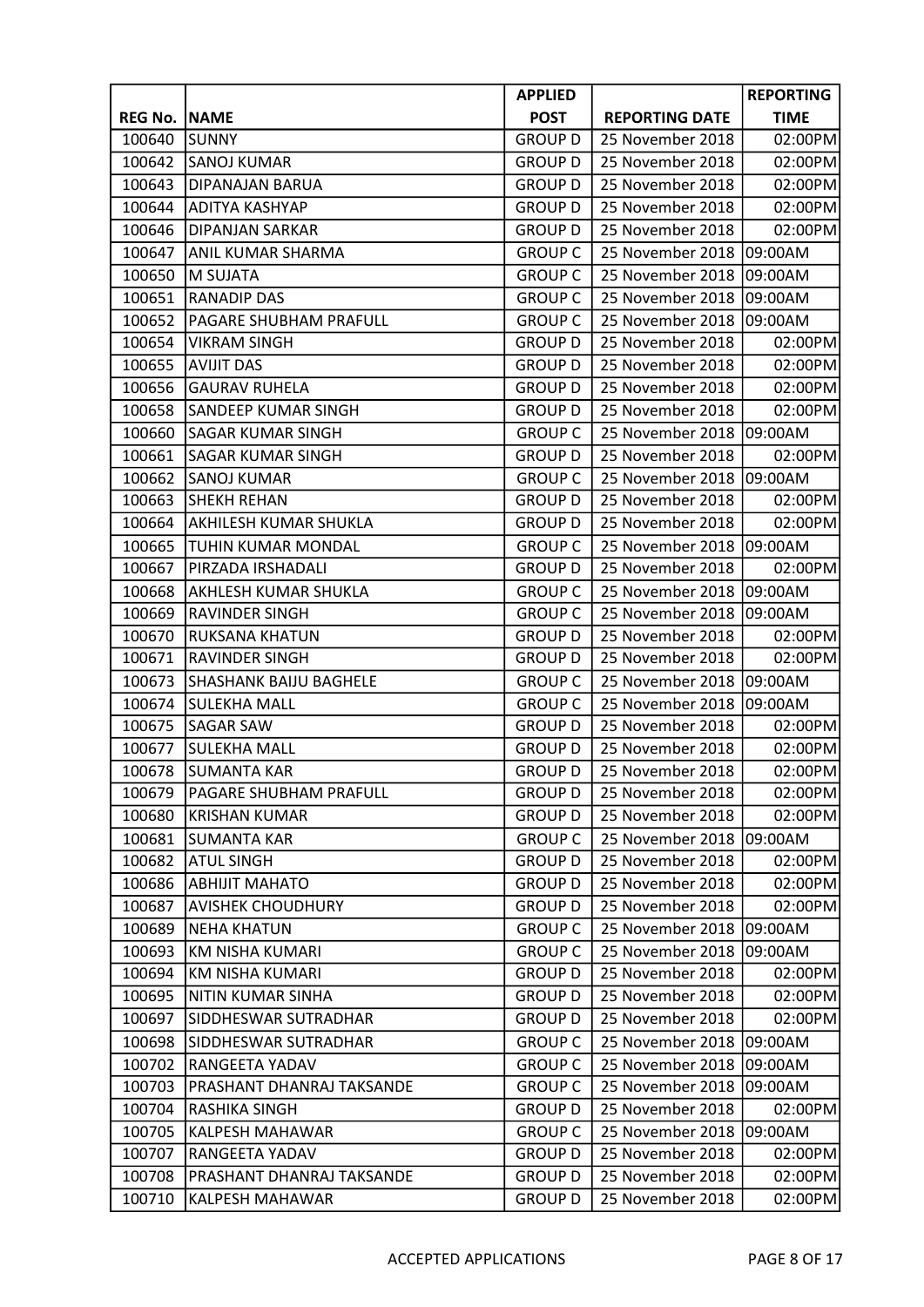|                |                                | <b>APPLIED</b> |                       | <b>REPORTING</b> |
|----------------|--------------------------------|----------------|-----------------------|------------------|
| <b>REG No.</b> | <b>NAME</b>                    | <b>POST</b>    | <b>REPORTING DATE</b> | <b>TIME</b>      |
| 100711         | SANJEET KUMAR RAY              | <b>GROUP D</b> | 25 November 2018      | 02:00PM          |
| 100712         | HEMANT KUMAR SHARMA            | <b>GROUP D</b> | 25 November 2018      | 02:00PM          |
| 100713         | SWATI ARORA                    | <b>GROUP D</b> | 25 November 2018      | 02:00PM          |
| 100715         | RAVI PAL JADOUN                | <b>GROUP D</b> | 25 November 2018      | 02:00PM          |
| 100716         | MITHLESH KUMAR                 | <b>GROUP C</b> | 25 November 2018      | 09:00AM          |
| 100717         | MIHLESH KUMAR                  | <b>GROUP D</b> | 25 November 2018      | 02:00PM          |
| 100720         | <b>ROHIT SHARMA</b>            | <b>GROUP D</b> | 25 November 2018      | 02:00PM          |
| 100721         | <b>ROHIT SHARMA</b>            | <b>GROUP C</b> | 25 November 2018      | 09:00AM          |
| 100728         | <b>SURYA PRAKASH TRIVEDI</b>   | <b>GROUP D</b> | 25 November 2018      | 02:00PM          |
| 100729         | <b>SANCHITA BOSE</b>           | <b>GROUP C</b> | 25 November 2018      | 09:00AM          |
| 100731         | <b>MOHD ILTAJ</b>              | <b>GROUP C</b> | 25 November 2018      | 09:00AM          |
| 100732         | <b>SANCHITA BOSE</b>           | <b>GROUP D</b> | 25 November 2018      | 02:00PM          |
| 100733         | <b>SURYA PRAKASH TRIVEDI</b>   | <b>GROUP C</b> | 25 November 2018      | 09:00AM          |
| 100735         | NITIN KUMAR SINHA              | <b>GROUP C</b> | 25 November 2018      | 09:00AM          |
| 100736         | <b>BRIJESH KUMAR PRAJAPATI</b> | <b>GROUP D</b> | 25 November 2018      | 02:00PM          |
| 100741         | MANJESH KUMAR VERMA            | <b>GROUP D</b> | 25 November 2018      | 02:00PM          |
| 100742         | JYOTI YADAV                    | <b>GROUP C</b> | 25 November 2018      | 09:00AM          |
| 100743         | <b>NISHANT WASNIK</b>          | <b>GROUP D</b> | 25 November 2018      | 02:00PM          |
| 100746         | <b>ATIBAL SINGH</b>            | <b>GROUP C</b> | 25 November 2018      | 09:00AM          |
| 100747         | <b>ATIBAL SINGH</b>            | <b>GROUP D</b> | 25 November 2018      | 02:00PM          |
| 100748         | <b>MARIYA OMEGA KUJUR</b>      | <b>GROUP C</b> | 25 November 2018      | 09:00AM          |
| 100749         | JYOTI YADAV                    | <b>GROUP D</b> | 25 November 2018      | 02:00PM          |
| 100750         | <b>ANKIT UPADHYAY</b>          | <b>GROUP D</b> | 25 November 2018      | 02:00PM          |
| 100751         | <b>RAJNI</b>                   | <b>GROUP C</b> | 25 November 2018      | 09:00AM          |
| 100753         | <b>SHIKHA RANA</b>             | <b>GROUP D</b> | 25 November 2018      | 02:00PM          |
| 100755         | <b>SANJAY KUMAR YADAV</b>      | <b>GROUP C</b> | 25 November 2018      | 09:00AM          |
| 100757         | <b>NISHANT WASNIK</b>          | <b>GROUP C</b> | 25 November 2018      | 09:00AM          |
| 100758         | <b>MANPREET KAUR</b>           | <b>GROUP C</b> | 25 November 2018      | 09:00AM          |
| 100760         | <b>MANPREET KAUR</b>           | <b>GROUP D</b> | 25 November 2018      | 02:00PM          |
| 100761         | <b>GHAN SHYAM BHARDWAJ</b>     | <b>GROUP C</b> | 25 November 2018      | 09:00AM          |
| 100762         | <b>GHAN SHYAM BHARDWAJ</b>     | <b>GROUP D</b> | 25 November 2018      | 02:00PM          |
| 100763         | NILASHREE MONDAL               | <b>GROUP D</b> | 25 November 2018      | 02:00PM          |
| 100764         | <b>ATUL SINGH</b>              | <b>GROUP C</b> | 25 November 2018      | 09:00AM          |
| 100765         | NILASHREE MONDAL               | <b>GROUP C</b> | 25 November 2018      | 09:00AM          |
| 100767         | SAMYADIP ROY                   | <b>GROUP C</b> | 25 November 2018      | 09:00AM          |
| 100768         | <b>BISWAJIT THAKUR</b>         | <b>GROUP D</b> | 25 November 2018      | 02:00PM          |
| 100769         | SAMYADIP ROY                   | <b>GROUP D</b> | 25 November 2018      | 02:00PM          |
| 100771         | PREETI GUPTA                   | <b>GROUP D</b> | 25 November 2018      | 02:00PM          |
| 100772         | <b>ROHIT PATEL</b>             | <b>GROUP D</b> | 25 November 2018      | 02:00PM          |
| 100774         | SOUMAJIT SHARMA                | <b>GROUP D</b> | 25 November 2018      | 02:00PM          |
| 100775         | <b>JAIPRAKASH RAJAK</b>        | <b>GROUP D</b> | 25 November 2018      | 02:00PM          |
| 100777         | <b>JAIPRAKASH RAJAK</b>        | <b>GROUP C</b> | 25 November 2018      | 09:00AM          |
| 100779         | <b>ANMOL PATHAK</b>            | <b>GROUP C</b> | 25 November 2018      | 09:00AM          |
| 100780         | <b>AANCHAL PATHAK</b>          | <b>GROUP C</b> | 25 November 2018      | 09:00AM          |
| 100781         | <b>MAHENDRA SINGH</b>          | <b>GROUP C</b> | 25 November 2018      | 09:00AM          |
| 100782         | <b>SUNNY KUMAR</b>             | <b>GROUP D</b> | 25 November 2018      | 02:00PM          |
| 100783         | <b>SHANKAR GOURA BIBHAR</b>    | <b>GROUP C</b> | 25 November 2018      | 09:00AM          |
| 100785         | YUSUF ALI                      | <b>GROUP D</b> | 25 November 2018      | 02:00PM          |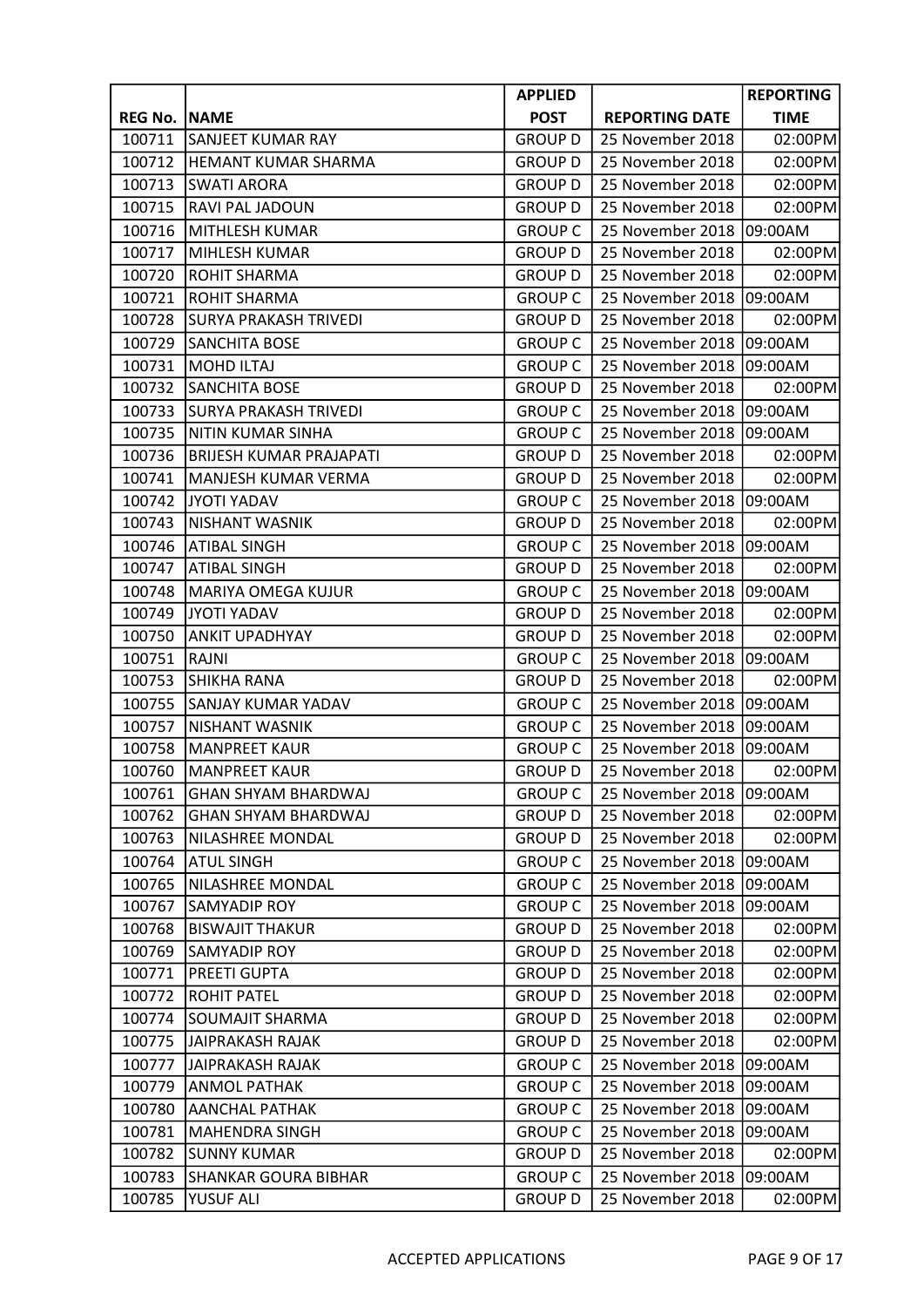|                |                             | <b>APPLIED</b> |                       | <b>REPORTING</b> |
|----------------|-----------------------------|----------------|-----------------------|------------------|
| <b>REG No.</b> | <b>NAME</b>                 | <b>POST</b>    | <b>REPORTING DATE</b> | <b>TIME</b>      |
| 100786         | SHIVALIKA SINGH             | <b>GROUP D</b> | 25 November 2018      | 02:00PM          |
| 100788         | <b>SABITA SOY</b>           | <b>GROUP D</b> | 25 November 2018      | 02:00PM          |
| 100789         | <b>ANIRUDDHA SARKAR</b>     | <b>GROUP C</b> | 25 November 2018      | 09:00AM          |
| 100792         | <b>PURNIMA DAS</b>          | <b>GROUP D</b> | 25 November 2018      | 02:00PM          |
| 100797         | <b>PRANJAL RAJESH PATIL</b> | <b>GROUP C</b> | 25 November 2018      | 09:00AM          |
| 100800         | RAVI RANJAN TIWARY          | <b>GROUP D</b> | 25 November 2018      | 02:00PM          |
| 100802         | <b>RAM CHANDRA DUBEY</b>    | <b>GROUP C</b> | 25 November 2018      | 09:00AM          |
| 100804         | <b>RAM CHANDRA DUBEY</b>    | <b>GROUP D</b> | 25 November 2018      | 02:00PM          |
| 100805         | <b>HARADHAN GORAIN</b>      | <b>GROUP C</b> | 25 November 2018      | 09:00AM          |
| 100806         | <b>TANMAY MAJHI</b>         | <b>GROUP C</b> | 25 November 2018      | 09:00AM          |
| 100808         | <b>HARI RAM MEENA</b>       | <b>GROUP C</b> | 25 November 2018      | 09:00AM          |
| 100809         | <b>AVINASH DASS</b>         | <b>GROUP D</b> | 25 November 2018      | 02:00PM          |
| 100810         | <b>HARI RAM MEENA</b>       | <b>GROUP D</b> | 25 November 2018      | 02:00PM          |
| 100811         | <b>AVINASH DASS</b>         | <b>GROUP C</b> | 25 November 2018      | 09:00AM          |
| 100813         | <b>VIPIN KUMAR</b>          | <b>GROUP C</b> | 25 November 2018      | 09:00AM          |
| 100815         | VAISHALI                    | <b>GROUP D</b> | 25 November 2018      | 02:00PM          |
| 100816         | VIPIN KUMAR                 | <b>GROUP D</b> | 25 November 2018      | 02:00PM          |
| 100818         | <b>LAXMI NARAYAN GUPTA</b>  | <b>GROUP C</b> | 25 November 2018      | 09:00AM          |
| 100819         | <b>NAMITA CHOWDHARY</b>     | <b>GROUP C</b> | 25 November 2018      | 09:00AM          |
| 100821         | LAXMI NARAYAN GUPTA         | <b>GROUP D</b> | 25 November 2018      | 02:00PM          |
| 100822         | NAMITA CHOWDHARY            | <b>GROUP D</b> | 25 November 2018      | 02:00PM          |
| 100824         | <b>VIRENDRA KUMAR</b>       | <b>GROUP D</b> | 25 November 2018      | 02:00PM          |
| 100826         | <b>ABHIJIT PAUL</b>         | <b>GROUP D</b> | 25 November 2018      | 02:00PM          |
| 100828         | <b>DEEPA</b>                | <b>GROUP C</b> | 25 November 2018      | 09:00AM          |
| 100829         | <b>AJAY PRASAD</b>          | <b>GROUP D</b> | 25 November 2018      | 02:00PM          |
| 100831         | <b>PREETI DUBEY</b>         | <b>GROUP D</b> | 25 November 2018      | 02:00PM          |
| 100834         | ROHIT KUMAR THAKUR          | <b>GROUP D</b> | 25 November 2018      | 02:00PM          |
| 100837         | RAJEEV CHAND OZHA           | <b>GROUP D</b> | 25 November 2018      | 02:00PM          |
| 100838         | KAUSHIK SAMADDAR            | <b>GROUP D</b> | 25 November 2018      | 02:00PM          |
| 100840         | NAGHMA BANO                 | <b>GROUP C</b> | 25 November 2018      | 09:00AM          |
| 100841         | <b>GAUTAM KHUSHWAHA</b>     | <b>GROUP C</b> | 25 November 2018      | 09:00AM          |
| 100842         | <b>NAGHMA BANO</b>          | <b>GROUP D</b> | 25 November 2018      | 02:00PM          |
| 100843         | <b>RAVI KUMAR</b>           | <b>GROUP C</b> | 25 November 2018      | 09:00AM          |
| 100844         | <b>BIJENDRA</b>             | <b>GROUP D</b> | 25 November 2018      | 02:00PM          |
| 100845         | <b>RAVI KUMAR</b>           | <b>GROUP D</b> | 25 November 2018      | 02:00PM          |
| 100846         | <b>NAVEEN KUMAR LAL</b>     | <b>GROUP C</b> | 25 November 2018      | 09:00AM          |
| 100848         | AJAY KUMAR YADAV            | <b>GROUP C</b> | 25 November 2018      | 09:00AM          |
| 100849         | <b>SUDIP PANDA</b>          | <b>GROUP C</b> | 25 November 2018      | 09:00AM          |
| 100850         | <b>DILIP PATEL</b>          | <b>GROUP C</b> | 25 November 2018      | 09:00AM          |
| 100851         | <b>SUDIP PANDA</b>          | <b>GROUP D</b> | 25 November 2018      | 02:00PM          |
| 100852         | <b>PRASUN SARKAR</b>        | <b>GROUP C</b> | 25 November 2018      | 09:00AM          |
| 100853         | <b>DILIP PATEL</b>          | <b>GROUP D</b> | 25 November 2018      | 02:00PM          |
| 100857         | <b>MRITYUNJOY DAS</b>       | <b>GROUP D</b> | 25 November 2018      | 02:00PM          |
| 100859         | <b>ANJAY PRASAD</b>         | <b>GROUP D</b> | 25 November 2018      | 02:00PM          |
| 100860         | POOJA MALAV                 | <b>GROUP D</b> | 25 November 2018      | 02:00PM          |
| 100863         | <b>ANJAY PRASAD</b>         | <b>GROUP C</b> | 25 November 2018      | 09:00AM          |
| 100864         | <b>MOHD ILTAJ</b>           | <b>GROUP D</b> | 25 November 2018      | 02:00PM          |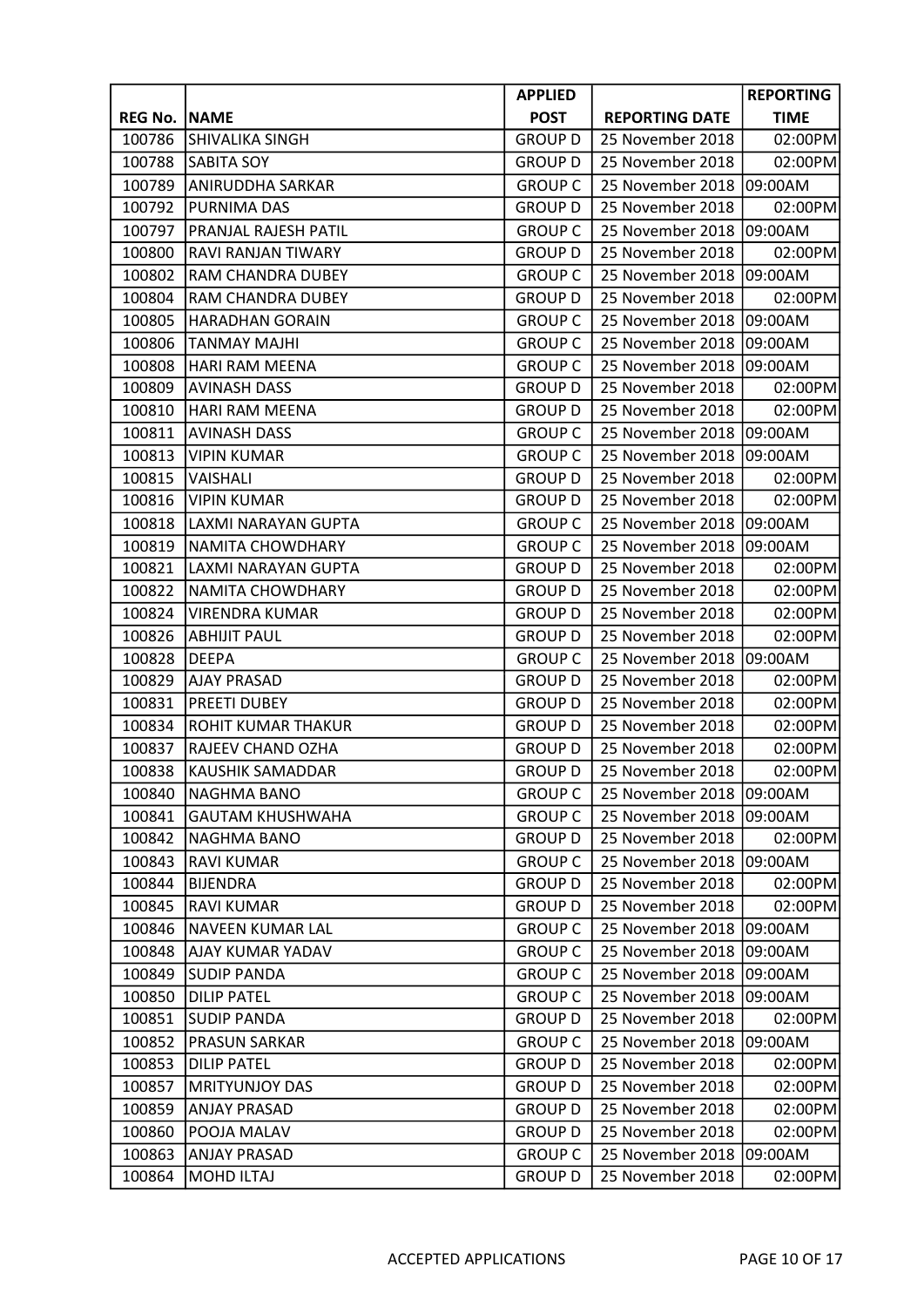|                |                                | <b>APPLIED</b> |                       | <b>REPORTING</b> |
|----------------|--------------------------------|----------------|-----------------------|------------------|
| <b>REG No.</b> | <b>NAME</b>                    | <b>POST</b>    | <b>REPORTING DATE</b> | <b>TIME</b>      |
|                |                                |                |                       |                  |
| 100865         | SINDHI AMINUDDIN PIRMOHAMMED   | <b>GROUP D</b> | 25 November 2018      | 02:00PM          |
| 100866         | <b>PREETI DUBEY</b>            | <b>GROUP C</b> | 25 November 2018      | 09:00AM          |
| 100868         | <b>SANDEEP KUMAR SINGH</b>     | <b>GROUP C</b> | 25 November 2018      | 09:00AM          |
| 100869         | <b>DEEPAK KUMAR</b>            | <b>GROUP C</b> | 25 November 2018      | 09:00AM          |
| 100870         | <b>GAUTAM KHUSHWAHA</b>        | <b>GROUP D</b> | 25 November 2018      | 02:00PM          |
| 100871         | <b>RANADIP DAS</b>             | <b>GROUP D</b> | 25 November 2018      | 02:00PM          |
| 100872         | <b>BRIJESH KUMAR PRAJAPATI</b> | <b>GROUP C</b> | 25 November 2018      | 09:00AM          |
| 100874         | <b>RAJ KUMAR SINGH</b>         | <b>GROUP D</b> | 25 November 2018      | 02:00PM          |
| 100878         | JITENDRA KUMAR KUSHWAHA        | <b>GROUP C</b> | 25 November 2018      | 09:00AM          |
| 100880         | JITENDRA KUMAR KUSHWAHA        | <b>GROUP D</b> | 25 November 2018      | 02:00PM          |
| 100881         | <b>MAHENDRA SINGH</b>          | <b>GROUP D</b> | 25 November 2018      | 02:00PM          |
| 100882         | <b>NEHA KUMARI</b>             | <b>GROUP C</b> | 25 November 2018      | 09:00AM          |
| 100883         | <b>NEHA KUMARI</b>             | <b>GROUP D</b> | 25 November 2018      | 02:00PM          |
| 100884         | <b>JYOTI KUMARI</b>            | <b>GROUP D</b> | 25 November 2018      | 02:00PM          |
| 100885         | <b>TANMAY MAJHI</b>            | <b>GROUP D</b> | 25 November 2018      | 02:00PM          |
| 100886         | <b>IMAMUL RASHID</b>           | <b>GROUP C</b> | 25 November 2018      | 09:00AM          |
| 100888         | <b>KRISHAN VERMA</b>           | <b>GROUP D</b> | 25 November 2018      | 02:00PM          |
| 100890         | <b>ALLAN EKKA</b>              | <b>GROUP D</b> | 25 November 2018      | 02:00PM          |
| 100891         | <b>AKASH SINGH</b>             | <b>GROUP D</b> | 25 November 2018      | 02:00PM          |
| 100892         | <b>KRISHAN VERMA</b>           | <b>GROUP C</b> | 25 November 2018      | 09:00AM          |
| 100893         | <b>SUSHMITA MONDAL</b>         | <b>GROUP D</b> | 25 November 2018      | 02:00PM          |
| 100894         | <b>MANOJ KUMAR MAHATO</b>      | <b>GROUP D</b> | 25 November 2018      | 02:00PM          |
| 100895         | <b>GURDEEP SINGH</b>           | <b>GROUP D</b> | 25 November 2018      | 02:00PM          |
| 100896         | <b>IMAMUL RASHID</b>           | <b>GROUP D</b> | 25 November 2018      | 02:00PM          |
| 100897         | <b>SHREYASI ROY</b>            | <b>GROUP C</b> | 25 November 2018      | 09:00AM          |
| 100900         | <b>SHREYASI ROY</b>            | <b>GROUP D</b> | 25 November 2018      | 02:00PM          |
| 100906         | <b>SHANKAR GOURA BIBHAR</b>    | <b>GROUP D</b> | 25 November 2018      | 02:00PM          |
| 100908         | PATHI VENKATA RAM KUMAR        | <b>GROUP D</b> | 25 November 2018      | 02:00PM          |
| 100909         | <b>JITENDRA UPADHYAY</b>       | <b>GROUP C</b> | 25 November 2018      | 09:00AM          |
| 100914         | HIMANSHU AGARWAL               | <b>GROUP C</b> | 25 November 2018      | 09:00AM          |
| 100916         | <b>SHIVANI GUPTA</b>           | <b>GROUP D</b> | 25 November 2018      | 02:00PM          |
| 100920         | <b>MAMTA</b>                   | <b>GROUP C</b> | 25 November 2018      | 09:00AM          |
| 100921         | <b>SHIVANI GUPTA</b>           | <b>GROUP C</b> | 25 November 2018      | 09:00AM          |
| 100922         | JITENDRA UPADHYAY              | <b>GROUP D</b> | 25 November 2018      | 02:00PM          |
| 100923         | <b>MAMTA</b>                   | <b>GROUP D</b> | 25 November 2018      | 02:00PM          |
| 100924         | HIMANSHU AGARWAL               | <b>GROUP D</b> | 25 November 2018      | 02:00PM          |
| 100925         | <b>PUNIT SAINI</b>             | <b>GROUP D</b> | 25 November 2018      | 02:00PM          |
| 100927         | <b>ROHIT YADAV</b>             | <b>GROUP D</b> | 25 November 2018      | 02:00PM          |
| 100928         | <b>VIRENDRA KUMAR</b>          | <b>GROUP D</b> | 25 November 2018      | 02:00PM          |
| 100929         | <b>HARVEER SINGH</b>           | <b>GROUP C</b> | 25 November 2018      | 09:00AM          |
| 100930         | <b>VIRENDRA KUMAR</b>          | <b>GROUP C</b> | 25 November 2018      | 09:00AM          |
| 100932         | <b>BHAGWAN SWROP</b>           | <b>GROUP D</b> | 25 November 2018      | 02:00PM          |
| 100933         | <b>ROHIT YADAV</b>             | <b>GROUP C</b> | 25 November 2018      | 09:00AM          |
| 100934         | <b>HARVEER SINGH</b>           | <b>GROUP D</b> | 25 November 2018      | 02:00PM          |
| 100935         | RAUSHAN KUMAR                  | <b>GROUP D</b> | 25 November 2018      | 02:00PM          |
| 100936         | <b>KARMA RAM</b>               | <b>GROUP D</b> | 25 November 2018      | 02:00PM          |
| 100937         | <b>BHAGWAN SWROP</b>           | <b>GROUP C</b> | 25 November 2018      | 09:00AM          |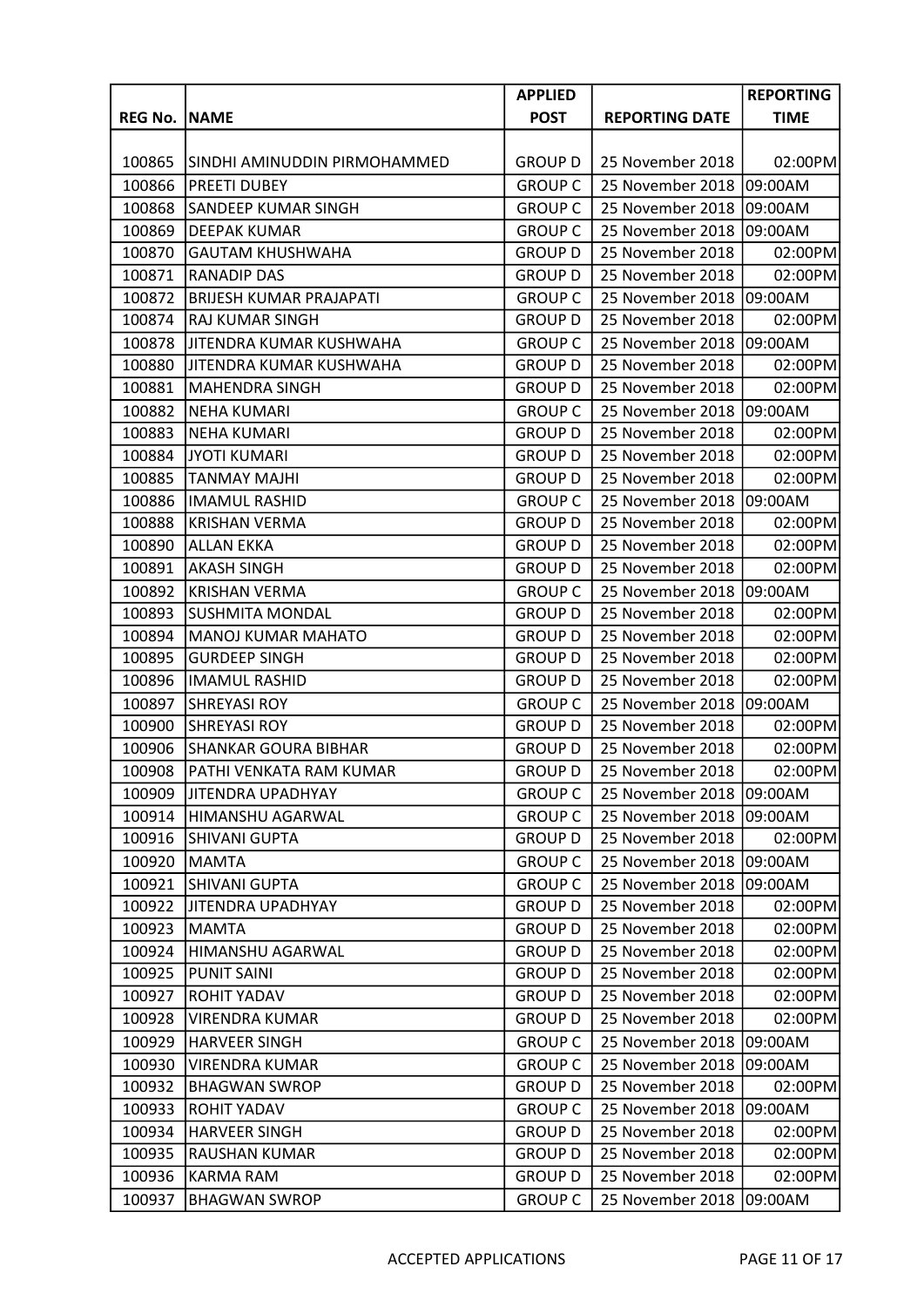|                |                                | <b>APPLIED</b> |                       | <b>REPORTING</b> |
|----------------|--------------------------------|----------------|-----------------------|------------------|
| <b>REG No.</b> | <b>NAME</b>                    | <b>POST</b>    | <b>REPORTING DATE</b> | <b>TIME</b>      |
| 100938         | <b>ANKITA RAI</b>              | <b>GROUP D</b> | 25 November 2018      | 02:00PM          |
| 100939         | <b>VERENDRA SINGH KUSHWAHA</b> | <b>GROUP C</b> | 25 November 2018      | 09:00AM          |
| 100942         | <b>VERENDRA SINGH KUSHWAHA</b> | <b>GROUP D</b> | 25 November 2018      | 02:00PM          |
| 100943         | <b>MANORAMA</b>                | <b>GROUP C</b> | 25 November 2018      | 09:00AM          |
| 100944         | <b>MANORAMA</b>                | <b>GROUP D</b> | 25 November 2018      | 02:00PM          |
| 100945         | SANTOSH NARESH HIVRADE         | <b>GROUP D</b> | 25 November 2018      | 02:00PM          |
| 100946         | <b>GAURAV KUMAR RAWAT</b>      | <b>GROUP C</b> | 25 November 2018      | 09:00AM          |
| 100948         | <b>RAUSHAN KUMAR</b>           | <b>GROUP C</b> | 25 November 2018      | 09:00AM          |
| 100951         | <b>JYOTI PATHAK</b>            | <b>GROUP D</b> | 25 November 2018      | 02:00PM          |
| 100952         | <b>JYOTI PATHAK</b>            | <b>GROUP C</b> | 25 November 2018      | 09:00AM          |
| 100953         | <b>AMAN KUMAR</b>              | <b>GROUP C</b> | 25 November 2018      | 09:00AM          |
| 100954         | <b>HINA KHAN</b>               | <b>GROUP D</b> | 25 November 2018      | 02:00PM          |
| 100955         | <b>KRITI CHANDWANI</b>         | <b>GROUP C</b> | 25 November 2018      | 09:00AM          |
| 100956         | <b>SUBHARA ROY</b>             | <b>GROUP D</b> | 25 November 2018      | 02:00PM          |
| 100957         | AALIMAHAA                      | <b>GROUP C</b> | 25 November 2018      | 09:00AM          |
| 100960         | RANADIP MONDAL                 | <b>GROUP C</b> | 25 November 2018      | 09:00AM          |
| 100962         | <b>ABHISHEK PASWAN</b>         | <b>GROUP D</b> | 25 November 2018      | 02:00PM          |
| 100963         | <b>BISWAJIT DEY</b>            | <b>GROUP C</b> | 25 November 2018      | 09:00AM          |
| 100965         | <b>ABHISHEK PASWAN</b>         | <b>GROUP C</b> | 25 November 2018      | 09:00AM          |
| 100966         | ANIL KUMAR YADAV               | <b>GROUP D</b> | 25 November 2018      | 02:00PM          |
| 100967         | <b>NARENDRA SINGH</b>          | <b>GROUP D</b> | 25 November 2018      | 02:00PM          |
| 100968         | <b>NARENDRA SINGH</b>          | <b>GROUP C</b> | 25 November 2018      | 09:00AM          |
| 100969         | PRADEEP KUMAR RAWAT            | <b>GROUP D</b> | 25 November 2018      | 02:00PM          |
| 100970         | KAMLA KANT KUSHWAHA            | <b>GROUP C</b> | 25 November 2018      | 09:00AM          |
| 100971         | <b>VARUN KASHYAP</b>           | <b>GROUP D</b> | 25 November 2018      | 02:00PM          |
| 100972         | PRADEEP KUMAR RAWAT            | <b>GROUP C</b> | 25 November 2018      | 09:00AM          |
| 100973         | KAMLA KANT KUSHWAHA            | <b>GROUP D</b> | 25 November 2018      | 02:00PM          |
| 100974         | <b>MOHD ADANAN</b>             | <b>GROUP D</b> | 25 November 2018      | 02:00PM          |
| 100975         | <b>MOHAMMAD SALEEM</b>         | <b>GROUP C</b> | 25 November 2018      | 09:00AM          |
| 100976         | <b>RAJU KUMAR</b>              | <b>GROUP D</b> | 25 November 2018      | 02:00PM          |
| 100977         | <b>RAMESH SAINI</b>            | <b>GROUP D</b> | 25 November 2018      | 02:00PM          |
| 100978         | RAM PRAKASH TRIPATHI           | <b>GROUP D</b> | 25 November 2018      | 02:00PM          |
| 100979         | MOHD ADANAN                    | <b>GROUP C</b> | 25 November 2018      | 09:00AM          |
| 100980         | MOHAMMAD ASIF                  | <b>GROUP C</b> | 25 November 2018      | 09:00AM          |
| 100981         | RAM PRAKASH TRIPATHI           | <b>GROUP C</b> | 25 November 2018      | 09:00AM          |
| 100984         | <b>BISWAJIT DEY</b>            | <b>GROUP D</b> | 25 November 2018      | 02:00PM          |
| 100985         | SHAILENDRA KUMAR MISHRA        | <b>GROUP D</b> | 25 November 2018      | 02:00PM          |
| 100986         | MOHAMMAD ASIF                  | <b>GROUP D</b> | 25 November 2018      | 02:00PM          |
| 100987         | MOHAMMAD SALEEM                | <b>GROUP D</b> | 25 November 2018      | 02:00PM          |
| 100989         | <b>KRISHAN KUMAR SHARMA</b>    | <b>GROUP D</b> | 25 November 2018      | 02:00PM          |
| 100991         | <b>AJAY KUMAR</b>              | <b>GROUP D</b> | 25 November 2018      | 02:00PM          |
| 100992         | <b>GAURAV KUMAR RAWAT</b>      | <b>GROUP D</b> | 25 November 2018      | 02:00PM          |
| 100993         | <b>AMAN KUMAR</b>              | <b>GROUP D</b> | 25 November 2018      | 02:00PM          |
| 100994         | KUNJ BIHARI MISHRA             | <b>GROUP C</b> | 25 November 2018      | 09:00AM          |
| 100995         | <b>KARTAR SINGH</b>            | <b>GROUP D</b> | 25 November 2018      | 02:00PM          |
| 100996         | <b>KARTAR SINGH</b>            | <b>GROUP C</b> | 25 November 2018      | 09:00AM          |
| 100998         | MANOJ KUMAR LODHI              | <b>GROUP C</b> | 25 November 2018      | 09:00AM          |
| 100999         | AMAR NATH SHARMA               | <b>GROUP D</b> | 25 November 2018      | 02:00PM          |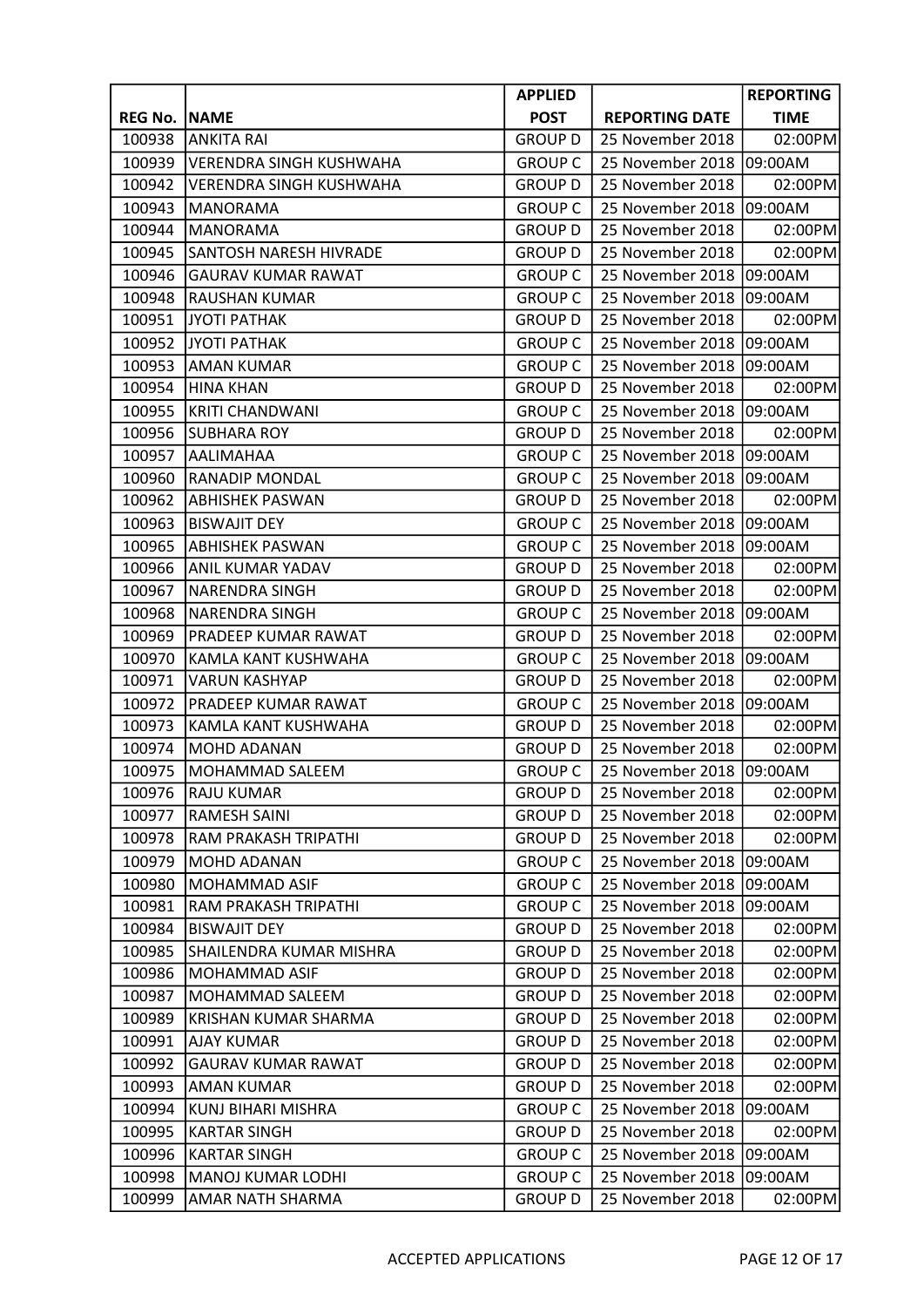|                |                             | <b>APPLIED</b> |                       | <b>REPORTING</b> |
|----------------|-----------------------------|----------------|-----------------------|------------------|
| <b>REG No.</b> | <b>NAME</b>                 | <b>POST</b>    | <b>REPORTING DATE</b> | <b>TIME</b>      |
| 101000         | <b>MANOJ KUMAR LODHI</b>    | <b>GROUP D</b> | 25 November 2018      | 02:00PM          |
| 101001         | KRISHAN KUMAR SHARMA        | <b>GROUP C</b> | 25 November 2018      | 09:00AM          |
| 101002         | <b>ANJALI VERMA</b>         | <b>GROUP D</b> | 25 November 2018      | 02:00PM          |
| 101003         | <b>AMIT KUMAR</b>           | <b>GROUP C</b> | 25 November 2018      | 09:00AM          |
| 101004         | PRITI GUPTA                 | <b>GROUP D</b> | 25 November 2018      | 02:00PM          |
| 101005         | PRITI GUPTA                 | <b>GROUP C</b> | 25 November 2018      | 09:00AM          |
| 101006         | AALIMAHAA                   | <b>GROUP D</b> | 25 November 2018      | 02:00PM          |
| 101010         | <b>ROHAN KUMAR</b>          | <b>GROUP C</b> | 25 November 2018      | 09:00AM          |
| 101012         | <b>VIKASH KUMAR</b>         | <b>GROUP C</b> | 25 November 2018      | 09:00AM          |
| 101016         | <b>SUDHANSHU MISHRA</b>     | <b>GROUP C</b> | 25 November 2018      | 09:00AM          |
| 101018         | <b>PALE KHAN</b>            | <b>GROUP D</b> | 25 November 2018      | 02:00PM          |
| 101019         | SANDIP KUMAR MISHRA         | <b>GROUP C</b> | 25 November 2018      | 09:00AM          |
| 101023         | SHIBA KUMAR SHAW            | <b>GROUP D</b> | 25 November 2018      | 02:00PM          |
| 101027         | <b>GAJENDRA PRASAD SHAW</b> | <b>GROUP D</b> | 25 November 2018      | 02:00PM          |
| 101028         | <b>KRISHNA DEV</b>          | <b>GROUP D</b> | 25 November 2018      | 02:00PM          |
| 101029         | <b>BUBAI MONDAL</b>         | <b>GROUP C</b> | 25 November 2018      | 09:00AM          |
| 101032         | <b>MANISH RAJ</b>           | <b>GROUP D</b> | 25 November 2018      | 02:00PM          |
| 101033         | <b>MANISH KUMAR</b>         | <b>GROUP D</b> | 25 November 2018      | 02:00PM          |
| 101035         | <b>SONU KUMAR</b>           | <b>GROUP D</b> | 25 November 2018      | 02:00PM          |
| 101036         | KUNJ BIHARI MISHRA          | <b>GROUP D</b> | 25 November 2018      | 02:00PM          |
| 101037         | PANKAJ KUMAR                | <b>GROUP D</b> | 25 November 2018      | 02:00PM          |
| 101038         | <b>MANISH KUMAR</b>         | <b>GROUP C</b> | 25 November 2018      | 09:00AM          |
| 101039         | <b>ANUPAMA TANTUBAI</b>     | <b>GROUP D</b> | 25 November 2018      | 02:00PM          |
| 101041         | MADHU KUMARI PANDEY         | <b>GROUP C</b> | 25 November 2018      | 09:00AM          |
| 101042         | <b>AJEET KUMAR</b>          | <b>GROUP D</b> | 25 November 2018      | 02:00PM          |
| 101043         | PRADEEP KUMAR CHATURVEDI    | <b>GROUP D</b> | 25 November 2018      | 02:00PM          |
| 101044         | <b>KISHOR KUMAR RAJAK</b>   | <b>GROUP C</b> | 25 November 2018      | 09:00AM          |
| 101045         | DEEKSHA LAKHERA             | <b>GROUP C</b> | 25 November 2018      | 09:00AM          |
| 101046         | <b>SONU KUMAR</b>           | <b>GROUP C</b> | 25 November 2018      | 09:00AM          |
| 101047         | <b>KISHOR KUMAR RAJAK</b>   | <b>GROUP D</b> | 25 November 2018      | 02:00PM          |
| 101048         | PRADEEP KUMAR CHATURVEDI    | <b>GROUP C</b> | 25 November 2018      | 09:00AM          |
| 101049         | PANKAJ KUMAR                | <b>GROUP C</b> | 25 November 2018      | 09:00AM          |
| 101050         | MADHU KUMARI PANDEY         | <b>GROUP D</b> | 25 November 2018      | 02:00PM          |
| 101051         | <b>PUJA NAYAK</b>           | <b>GROUP C</b> | 25 November 2018      | 09:00AM          |
| 101052         | <b>AJEET KUMAR</b>          | <b>GROUP C</b> | 25 November 2018      | 09:00AM          |
| 101054         | SHAILENDRA KUMAR GAUTAM     | <b>GROUP D</b> | 25 November 2018      | 02:00PM          |
| 101055         | SHAILENDRA KUMAR GAUTAM     | <b>GROUP C</b> | 25 November 2018      | 09:00AM          |
| 101057         | <b>ROHAN KUMAR</b>          | <b>GROUP D</b> | 25 November 2018      | 02:00PM          |
| 101058         | <b>GUPT NATH SINGH</b>      | <b>GROUP C</b> | 25 November 2018      | 09:00AM          |
| 101059         | <b>GULSHAN KUMAR</b>        | <b>GROUP D</b> | 25 November 2018      | 02:00PM          |
| 101060         | <b>HEMANT PACHAURI</b>      | <b>GROUP D</b> | 25 November 2018      | 02:00PM          |
| 101061         | <b>ARVIND PAL</b>           | <b>GROUP D</b> | 25 November 2018      | 02:00PM          |
| 101062         | <b>SHAUNAK SINGH</b>        | <b>GROUP C</b> | 25 November 2018      | 09:00AM          |
| 101063         | <b>SHAUNAK SINGH</b>        | <b>GROUP D</b> | 25 November 2018      | 02:00PM          |
| 101064         | <b>KRISHAN KUMAR</b>        | <b>GROUP D</b> | 25 November 2018      | 02:00PM          |
| 101065         | RAHUL PRAJAPATI             | <b>GROUP C</b> | 25 November 2018      | 09:00AM          |
| 101066         | <b>ABHISHEK KUMAR</b>       | <b>GROUP D</b> | 25 November 2018      | 02:00PM          |
| 101067         | <b>GOVIND PRASAD</b>        | <b>GROUP D</b> | 25 November 2018      | 02:00PM          |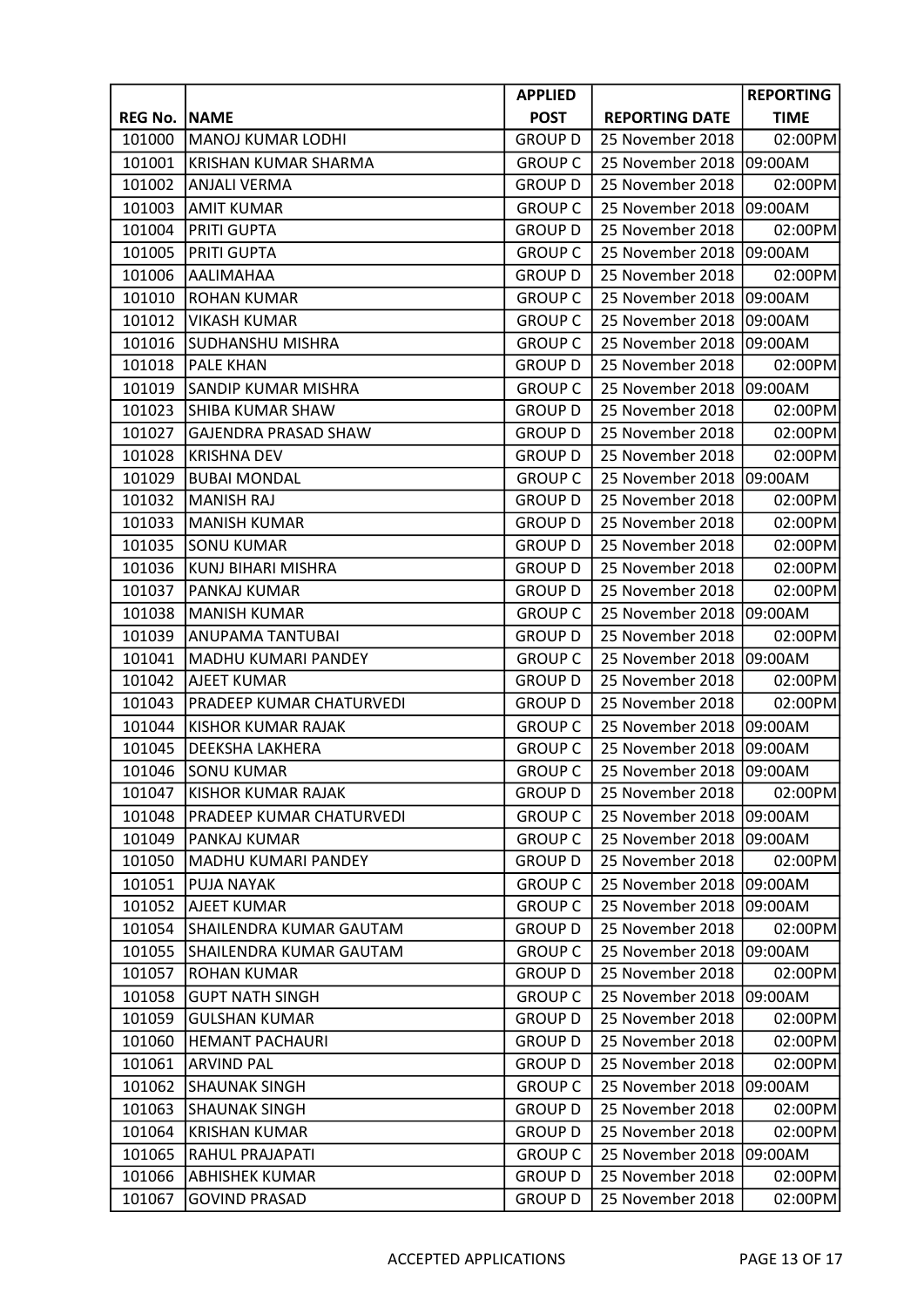|                |                              | <b>APPLIED</b> |                       | <b>REPORTING</b> |
|----------------|------------------------------|----------------|-----------------------|------------------|
| <b>REG No.</b> | <b>NAME</b>                  | <b>POST</b>    | <b>REPORTING DATE</b> | <b>TIME</b>      |
| 101069         | <b>GOVIND PRASAD</b>         | <b>GROUP C</b> | 25 November 2018      | 09:00AM          |
| 101070         | <b>ABHISHEK KUMAR</b>        | <b>GROUP D</b> | 25 November 2018      | 02:00PM          |
| 101071         | <b>AMAN KUMAR</b>            | <b>GROUP C</b> | 25 November 2018      | 09:00AM          |
| 101072         | <b>RAHUL PRAJAPATI</b>       | <b>GROUP D</b> | 25 November 2018      | 02:00PM          |
| 101073         | <b>SUHANEE ROY</b>           | <b>GROUP C</b> | 25 November 2018      | 09:00AM          |
| 101074         | <b>NITESH KUMAR</b>          | <b>GROUP D</b> | 25 November 2018      | 02:00PM          |
| 101075         | PRIYESH SHRIWASTAV           | <b>GROUP D</b> | 25 November 2018      | 02:00PM          |
| 101078         | <b>SUSMITA KUMARI</b>        | <b>GROUP D</b> | 25 November 2018      | 02:00PM          |
| 101080         | <b>ATUL KUMAR</b>            | <b>GROUP D</b> | 25 November 2018      | 02:00PM          |
| 101082         | PRAMOD KUMAR SHARMA          | <b>GROUP C</b> | 25 November 2018      | 09:00AM          |
| 101084         | PRAMOD KUMAR SHARMA          | <b>GROUP D</b> | 25 November 2018      | 02:00PM          |
| 101087         | <b>ARVIND KUMAR</b>          | <b>GROUP D</b> | 25 November 2018      | 02:00PM          |
| 101089         | <b>SUBHASH BAIRWA</b>        | <b>GROUP C</b> | 25 November 2018      | 09:00AM          |
| 101091         | <b>ARVIND KUMAR</b>          | <b>GROUP C</b> | 25 November 2018      | 09:00AM          |
| 101093         | <b>AMAR SINGH</b>            | <b>GROUP C</b> | 25 November 2018      | 09:00AM          |
| 101094         | <b>AJAY KUMAR</b>            | <b>GROUP C</b> | 25 November 2018      | 09:00AM          |
| 101095         | <b>GAURAV KUMAR CHHETTRY</b> | <b>GROUP C</b> | 25 November 2018      | 09:00AM          |
| 101096         | <b>GAURAV KUMAR CHHETTRY</b> | <b>GROUP D</b> | 25 November 2018      | 02:00PM          |
| 101097         | <b>RESHMAR</b>               | <b>GROUP D</b> | 25 November 2018      | 02:00PM          |
| 101098         | <b>ARVIND PAL</b>            | <b>GROUP C</b> | 25 November 2018      | 09:00AM          |
| 101099         | <b>SUSHANT BHATTACHARYA</b>  | <b>GROUP D</b> | 25 November 2018      | 02:00PM          |
| 101100         | <b>PUJA NAYAK</b>            | <b>GROUP D</b> | 25 November 2018      | 02:00PM          |
| 101101         | NARENDRA TRIPATHI            | <b>GROUP C</b> | 25 November 2018      | 09:00AM          |
| 101102         | <b>SONU KUMAR</b>            | <b>GROUP D</b> | 25 November 2018      | 02:00PM          |
| 101105         | <b>SONU KUMAR</b>            | <b>GROUP C</b> | 25 November 2018      | 09:00AM          |
| 101106         | <b>SATISH CHAND</b>          | <b>GROUP D</b> | 25 November 2018      | 02:00PM          |
| 101109         | <b>SUSHANT KAUSHIK</b>       | <b>GROUP D</b> | 25 November 2018      | 02:00PM          |
| 101110         | <b>ROCKY CHOWDHURY</b>       | <b>GROUP D</b> | 25 November 2018      | 02:00PM          |
| 101112         | <b>MANISH KUMAR THAKUR</b>   | <b>GROUP D</b> | 25 November 2018      | 02:00PM          |
| 101114         | <b>PRATIK SAHOO</b>          | <b>GROUP C</b> | 25 November 2018      | 09:00AM          |
| 101117         | RANADIP MONDAL               | <b>GROUP D</b> | 25 November 2018      | 02:00PM          |
| 101118         | <b>NUTAN SRIVASTAVA</b>      | <b>GROUP C</b> | 25 November 2018      | 09:00AM          |
| 101119         | <b>MUJAFAR</b>               | <b>GROUP D</b> | 25 November 2018      | 02:00PM          |
| 101120         | <b>NUTAN SRIVASTAVA</b>      | <b>GROUP D</b> | 25 November 2018      | 02:00PM          |
| 101121         | <b>BINAY KUMAR</b>           | <b>GROUP D</b> | 25 November 2018      | 02:00PM          |
| 101122         | <b>BINAY KUMAR</b>           | <b>GROUP C</b> | 25 November 2018      | 09:00AM          |
| 101123         | <b>AMAR SINGH</b>            | <b>GROUP C</b> | 25 November 2018      | 09:00AM          |
| 101124         | PUSHPENDRA KUMAR GAUTAM      | <b>GROUP C</b> | 25 November 2018      | 09:00AM          |
| 101125         | ABHAY KUMAR SHARMA           | <b>GROUP C</b> | 25 November 2018      | 09:00AM          |
| 101126         | <b>VIRENDRA KUMAR</b>        | <b>GROUP C</b> | 25 November 2018      | 09:00AM          |
| 101127         | PUSHPENDRA KUMAR GAUTAM      | <b>GROUP D</b> | 25 November 2018      | 02:00PM          |
| 101128         | AMAR SINGH                   | <b>GROUP D</b> | 25 November 2018      | 02:00PM          |
| 101129         | PRIYANSHU MATHUR             | <b>GROUP C</b> | 25 November 2018      | 09:00AM          |
| 101131         | SHEEL SHEKHAR BAJPAI         | <b>GROUP D</b> | 25 November 2018      | 02:00PM          |
| 101134         | <b>SURAJ CHAND GAUTAM</b>    | <b>GROUP D</b> | 25 November 2018      | 02:00PM          |
| 101135         | VISHWAKARMA PRAJAPATI        | <b>GROUP D</b> | 25 November 2018      | 02:00PM          |
| 101136         | <b>BIJAY KUMAR</b>           | <b>GROUP D</b> | 25 November 2018      | 02:00PM          |
| 101137         | OMPRAKASH KAIWERTYA          | <b>GROUP C</b> | 25 November 2018      | 09:00AM          |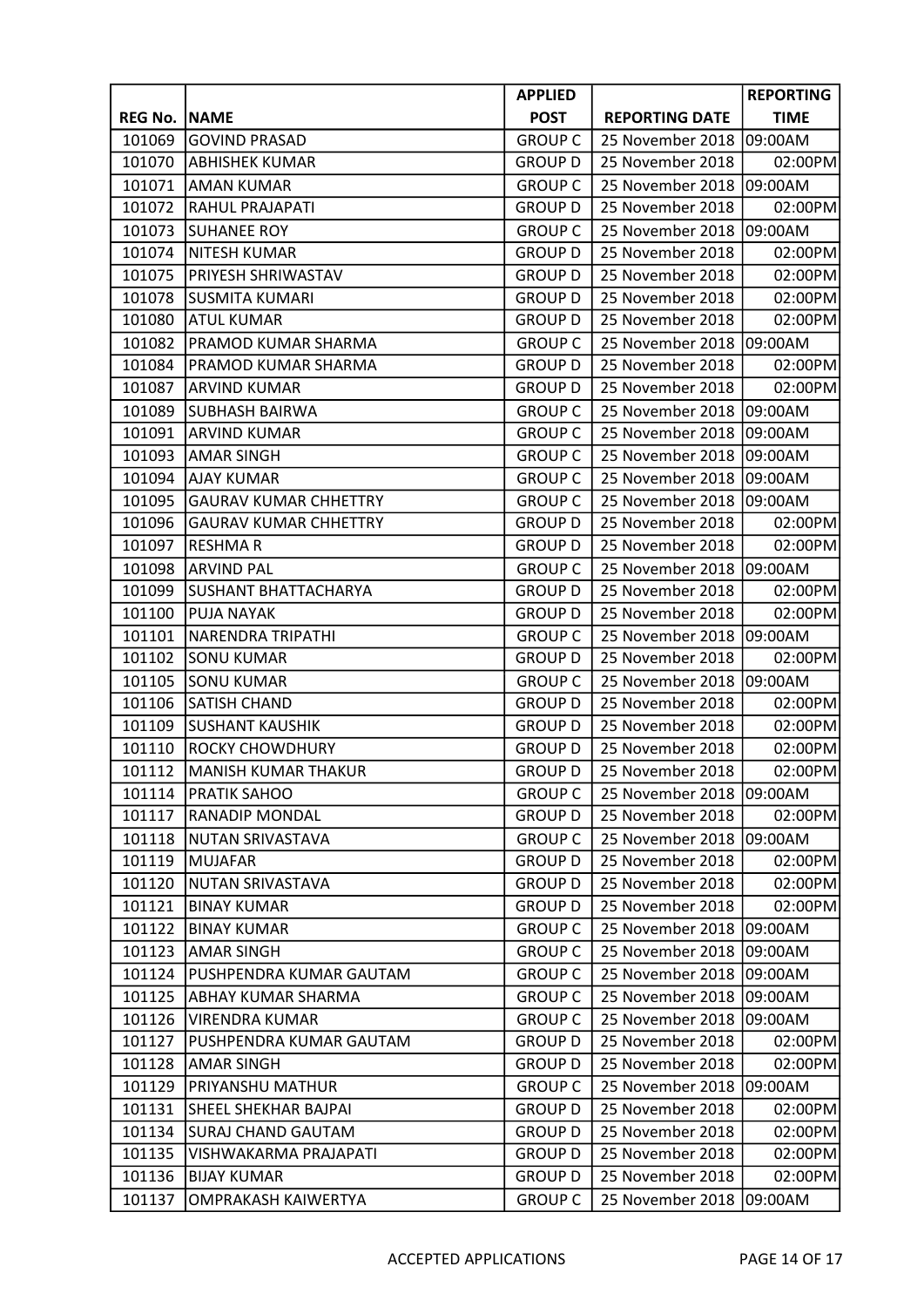|                |                                 | <b>APPLIED</b> |                       | <b>REPORTING</b> |
|----------------|---------------------------------|----------------|-----------------------|------------------|
| <b>REG No.</b> | <b>NAME</b>                     | <b>POST</b>    | <b>REPORTING DATE</b> | <b>TIME</b>      |
| 101138         | <b>SANJAY KUMAR</b>             | <b>GROUP D</b> | 25 November 2018      | 02:00PM          |
| 101140         | <b>SOWMYAK</b>                  | <b>GROUP D</b> | 25 November 2018      | 02:00PM          |
| 101141         | <b>OMPRAKASH KAIWERTYA</b>      | <b>GROUP D</b> | 25 November 2018      | 02:00PM          |
| 101142         | <b>AKASH BHARTI</b>             | <b>GROUP D</b> | 25 November 2018      | 02:00PM          |
| 101143         | <b>RESHMAR</b>                  | <b>GROUP C</b> | 25 November 2018      | 09:00AM          |
| 101144         | <b>GAURAV RAO INGLE</b>         | <b>GROUP D</b> | 25 November 2018      | 02:00PM          |
| 101145         | <b>TRINATH TRIPATHI</b>         | <b>GROUP C</b> | 25 November 2018      | 09:00AM          |
| 101146         | <b>AKASH BHARTI</b>             | <b>GROUP C</b> | 25 November 2018      | 09:00AM          |
| 101147         | <b>DEVENDRA SINGH</b>           | <b>GROUP D</b> | 25 November 2018      | 02:00PM          |
| 101148         | <b>CHANDAN PRASAD</b>           | <b>GROUP D</b> | 25 November 2018      | 02:00PM          |
| 101149         | DINESH KUMAR GAUTAM             | <b>GROUP D</b> | 25 November 2018      | 02:00PM          |
| 101150         | <b>MAHESH KASHYAP</b>           | <b>GROUP D</b> | 25 November 2018      | 02:00PM          |
| 101151         | LOKESH YADAV                    | <b>GROUP D</b> | 25 November 2018      | 02:00PM          |
| 101152         | <b>NISHANT KUMAR</b>            | <b>GROUP C</b> | 25 November 2018      | 09:00AM          |
| 101154         | AJAY KUMAR                      | <b>GROUP D</b> | 25 November 2018      | 02:00PM          |
| 101155         | <b>AJAY KUMAR</b>               | <b>GROUP C</b> | 25 November 2018      | 09:00AM          |
| 101156         | POORAN KUMAR                    | <b>GROUP C</b> | 25 November 2018      | 09:00AM          |
| 101157         | <b>SOUVIK DAS</b>               | <b>GROUP C</b> | 25 November 2018      | 09:00AM          |
| 101160         | HIMANSHU KUMAR MISHRA           | <b>GROUP D</b> | 25 November 2018      | 02:00PM          |
| 101161         | <b>ANJALI KUMARI</b>            | <b>GROUP C</b> | 25 November 2018      | 09:00AM          |
| 101162         | <b>ACHALA RAM</b>               | <b>GROUP C</b> | 25 November 2018      | 09:00AM          |
| 101163         | <b>ACHALA RAM</b>               | <b>GROUP D</b> | 25 November 2018      | 02:00PM          |
| 101167         | <b>SUDHIR KUMAR</b>             | <b>GROUP D</b> | 25 November 2018      | 02:00PM          |
| 101170         | YASPAL HOODA                    | <b>GROUP D</b> | 25 November 2018      | 02:00PM          |
| 101172         | <b>PARMINDER KAUR</b>           | <b>GROUP C</b> | 25 November 2018      | 09:00AM          |
| 101173         | <b>PARMINDER KAUR</b>           | <b>GROUP D</b> | 25 November 2018      | 02:00PM          |
| 101174         | <b>ASHUTOSH KUMAR PANDEY</b>    | <b>GROUP C</b> | 25 November 2018      | 09:00AM          |
| 101175         | KRISHNA KUMAR YADAV             | <b>GROUP D</b> | 25 November 2018      | 02:00PM          |
| 101179         | MAHENDRA PRASAD RAJAK           | <b>GROUP C</b> | 25 November 2018      | 09:00AM          |
| 101182         | MAHENDRA PRASAD RAJAK           | <b>GROUP D</b> | 25 November 2018      | 02:00PM          |
| 101185         | <b>NIKHIL THAKUR</b>            | <b>GROUP D</b> | 25 November 2018      | 02:00PM          |
| 101186         | SUMIT                           | <b>GROUP D</b> | 25 November 2018      | 02:00PM          |
| 101187         | <b>DEEP MALA</b>                | <b>GROUP C</b> | 25 November 2018      | 09:00AM          |
| 101188         | <b>ABHAY KUMAR SHARMA</b>       | <b>GROUP D</b> | 25 November 2018      | 02:00PM          |
| 101189         | <b>DEEP MALA</b>                | <b>GROUP D</b> | 25 November 2018      | 02:00PM          |
| 101191         | <b>SUMIT</b>                    | <b>GROUP C</b> | 25 November 2018      | 09:00AM          |
| 101197         | <b>VIVEK KUMAR</b>              | <b>GROUP D</b> | 25 November 2018      | 02:00PM          |
| 101198         | <b>SUDHANSHU MISHRA</b>         | <b>GROUP D</b> | 25 November 2018      | 02:00PM          |
| 101199         | <b>SOWMYAK</b>                  | <b>GROUP C</b> | 25 November 2018      | 09:00AM          |
| 101200         | SHEFALI NEGI                    | <b>GROUP D</b> | 25 November 2018      | 02:00PM          |
| 101201         | <b>RUPESH KUMAR</b>             | <b>GROUP C</b> | 25 November 2018      | 09:00AM          |
| 101204         | <b>REKHA KUMARI</b>             | <b>GROUP C</b> | 25 November 2018      | 09:00AM          |
| 101205         | <b>REKHA KUMARI</b>             | <b>GROUP D</b> | 25 November 2018      | 02:00PM          |
| 101206         | R DAS NAVIS LEO ANTHONY         | <b>GROUP D</b> | 25 November 2018      | 02:00PM          |
| 101207         | <b>NAVEEN KUMAR LAL</b>         | <b>GROUP D</b> | 25 November 2018      | 02:00PM          |
| 101209         | <b>MOHIT KUMAR</b>              | <b>GROUP D</b> | 25 November 2018      | 02:00PM          |
| 101210         | <b>RAJ KUMAR</b>                | <b>GROUP C</b> | 25 November 2018      | 09:00AM          |
| 101212         | <b>ASHVANEE KUMAR SRIVASTAV</b> | <b>GROUP C</b> | 25 November 2018      | 09:00AM          |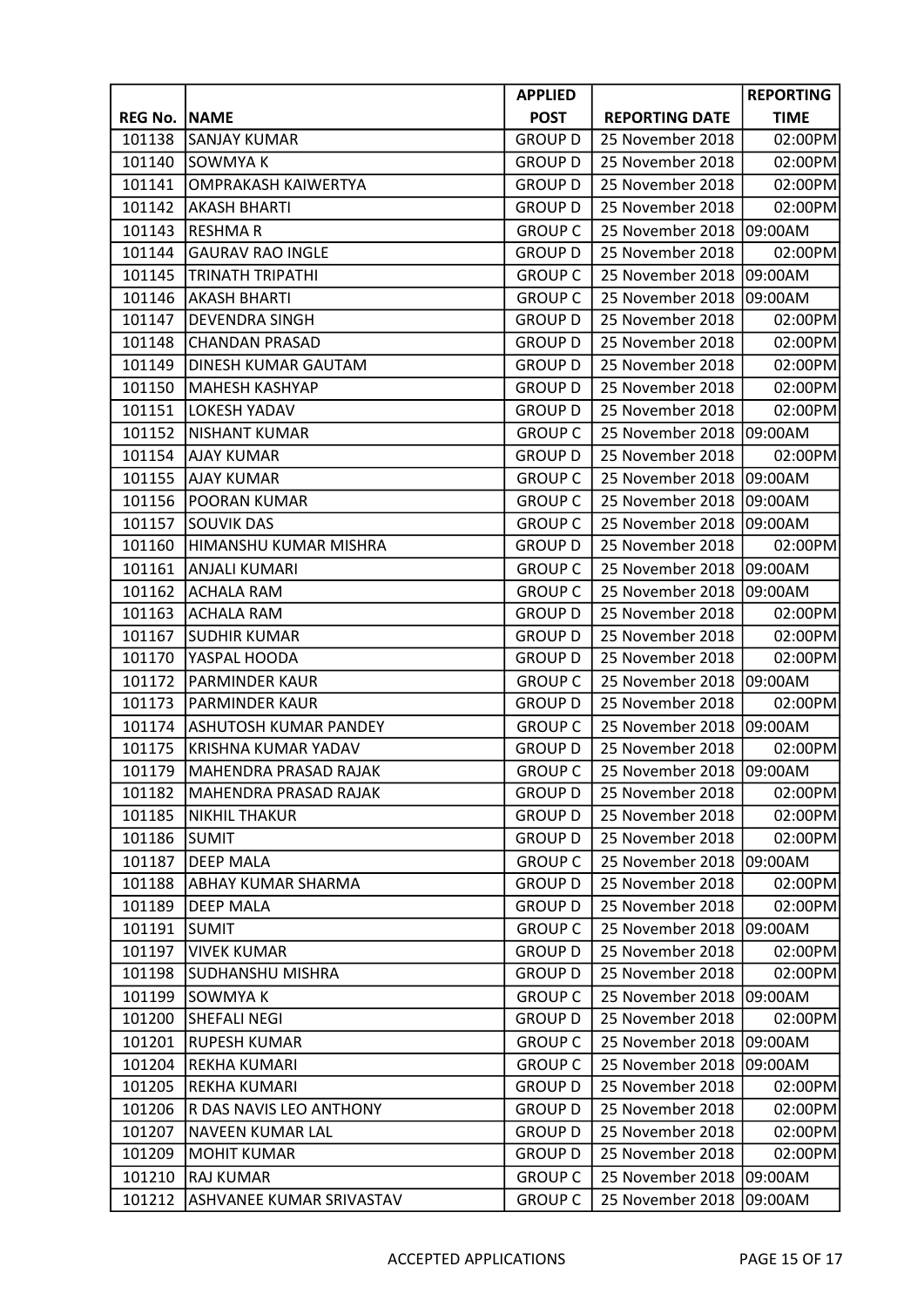|                |                              | <b>APPLIED</b> |                       | <b>REPORTING</b> |
|----------------|------------------------------|----------------|-----------------------|------------------|
| <b>REG No.</b> | <b>NAME</b>                  | <b>POST</b>    | <b>REPORTING DATE</b> | <b>TIME</b>      |
| 101213         | ASHVANEE KUMAR SRIVASTAV     | <b>GROUP D</b> | 25 November 2018      | 02:00PM          |
| 101215         | <b>DIVYA PRAKASH PANDEY</b>  | <b>GROUP C</b> | 25 November 2018      | 09:00AM          |
| 101216         | <b>DIVYA PRAKSH PANDEY</b>   | <b>GROUP D</b> | 25 November 2018      | 02:00PM          |
| 101219         | <b>ADITYA KUMAR GUPTA</b>    | <b>GROUP C</b> | 25 November 2018      | 09:00AM          |
| 101220         | RAHUL KUMAR NISHAD           | <b>GROUP D</b> | 25 November 2018      | 02:00PM          |
| 101221         | <b>KASHI NATH</b>            | <b>GROUP D</b> | 25 November 2018      | 02:00PM          |
| 101222         | JITENDRA PAL                 | <b>GROUP D</b> | 25 November 2018      | 02:00PM          |
| 101223         | PROMILA SHARMA               | <b>GROUP C</b> | 25 November 2018      | 09:00AM          |
| 101224         | HARSH SAXENA                 | <b>GROUP C</b> | 25 November 2018      | 09:00AM          |
| 101225         | ADITYA KUMAR GUPTA           | <b>GROUP D</b> | 25 November 2018      | 02:00PM          |
| 101226         | <b>HARSH SAXENA</b>          | <b>GROUP D</b> | 25 November 2018      | 02:00PM          |
| 101227         | <b>GAYATRI</b>               | <b>GROUP C</b> | 25 November 2018      | 09:00AM          |
| 101228         | <b>PROMILA SHARMA</b>        | <b>GROUP D</b> | 25 November 2018      | 02:00PM          |
| 101229         | <b>GAYATRI</b>               | <b>GROUP D</b> | 25 November 2018      | 02:00PM          |
| 101230         | <b>GOURAV CHOUDHURY</b>      | <b>GROUP D</b> | 25 November 2018      | 02:00PM          |
| 101231         | <b>SHYAM SINGH NEGI</b>      | <b>GROUP D</b> | 25 November 2018      | 02:00PM          |
| 101233         | AMIT KUMAR SINGH             | <b>GROUP D</b> | 25 November 2018      | 02:00PM          |
| 101234         | RAJIB GOSWAMI                | <b>GROUP C</b> | 25 November 2018      | 09:00AM          |
| 101238         | HARILAL NAIK M               | <b>GROUP D</b> | 25 November 2018      | 02:00PM          |
| 101239         | DHEERENDRA KUMAR SHARMA      | <b>GROUP C</b> | 25 November 2018      | 09:00AM          |
| 101251         | <b>ASHUTOSH KUMAR PANDEY</b> | <b>GROUP D</b> | 25 November 2018      | 02:00PM          |
| 101255         | <b>DINESH KUMAR</b>          | <b>GROUP D</b> | 25 November 2018      | 02:00PM          |
| 101257         | <b>SANTOSH KUMAR SINGH</b>   | <b>GROUP D</b> | 25 November 2018      | 02:00PM          |
| 101263         | THAKUR AMARJEET KUMAR SINGH  | <b>GROUP D</b> | 25 November 2018      | 02:00PM          |
| 101265         | <b>INDRA JEET</b>            | <b>GROUP D</b> | 25 November 2018      | 02:00PM          |
| 101266         | THAKUR AMARJEET KUMAR SINGH  | <b>GROUP C</b> | 25 November 2018      | 09:00AM          |
| 101268         | <b>HONNAMMA</b>              | <b>GROUP C</b> | 25 November 2018      | 09:00AM          |
| 101270         | <b>RAMLAKHAN PAREEK</b>      | <b>GROUP D</b> | 25 November 2018      | 02:00PM          |
| 101273         | <b>SHUBHAM SINGH</b>         | <b>GROUP D</b> | 25 November 2018      | 02:00PM          |
| 101274         | <b>PRAMOD KUMAR NAYAK</b>    | <b>GROUP D</b> | 25 November 2018      | 02:00PM          |
| 101275         | RAVI KANT YADAV              | <b>GROUP C</b> | 25 November 2018      | 09:00AM          |
| 101276         | <b>SHUBHAM SINGH</b>         | <b>GROUP C</b> | 25 November 2018      | 09:00AM          |
| 101278         | <b>PRODYAT BISWAS</b>        | <b>GROUP C</b> | 25 November 2018      | 09:00AM          |
| 101279         | RAVI KANT YADAV              | <b>GROUP D</b> | 25 November 2018      | 02:00PM          |
| 101280         | <b>CHANCHAL KASHYAP</b>      | <b>GROUP D</b> | 25 November 2018      | 02:00PM          |
| 101281         | ARCHANA BHARADWAJ            | <b>GROUP C</b> | 25 November 2018      | 09:00AM          |
| 101282         | <b>BEULAH</b>                | <b>GROUP C</b> | 25 November 2018      | 09:00AM          |
| 101284         | <b>MAYANK KUMAR SHARMA</b>   | <b>GROUP D</b> | 25 November 2018      | 02:00PM          |
| 101285         | <b>RAJESH THANDAR</b>        | <b>GROUP D</b> | 25 November 2018      | 02:00PM          |
| 101290         | SEEMA RANA                   | <b>GROUP D</b> | 25 November 2018      | 02:00PM          |
| 101291         | ARCHANA BHARADWAJ            | <b>GROUP D</b> | 25 November 2018      | 02:00PM          |
| 101294         | RITURAJ KUSHWAHA             | <b>GROUP D</b> | 25 November 2018      | 02:00PM          |
| 101295         | <b>JYOTI SINGH</b>           | <b>GROUP C</b> | 25 November 2018      | 09:00AM          |
| 101297         | <b>JYOTI SINGH</b>           | <b>GROUP D</b> | 25 November 2018      | 02:00PM          |
| 101301         | RAVI KUMAR SINGH             | <b>GROUP C</b> | 25 November 2018      | 09:00AM          |
| 101302         | SAURABH KUMAR TIWARI         | <b>GROUP C</b> | 25 November 2018      | 09:00AM          |
| 101303         | RAKESH KUMAR YADAV           | <b>GROUP D</b> | 25 November 2018      | 02:00PM          |
| 101304         | RAVI KUMAR SINGH             | <b>GROUP D</b> | 25 November 2018      | 02:00PM          |